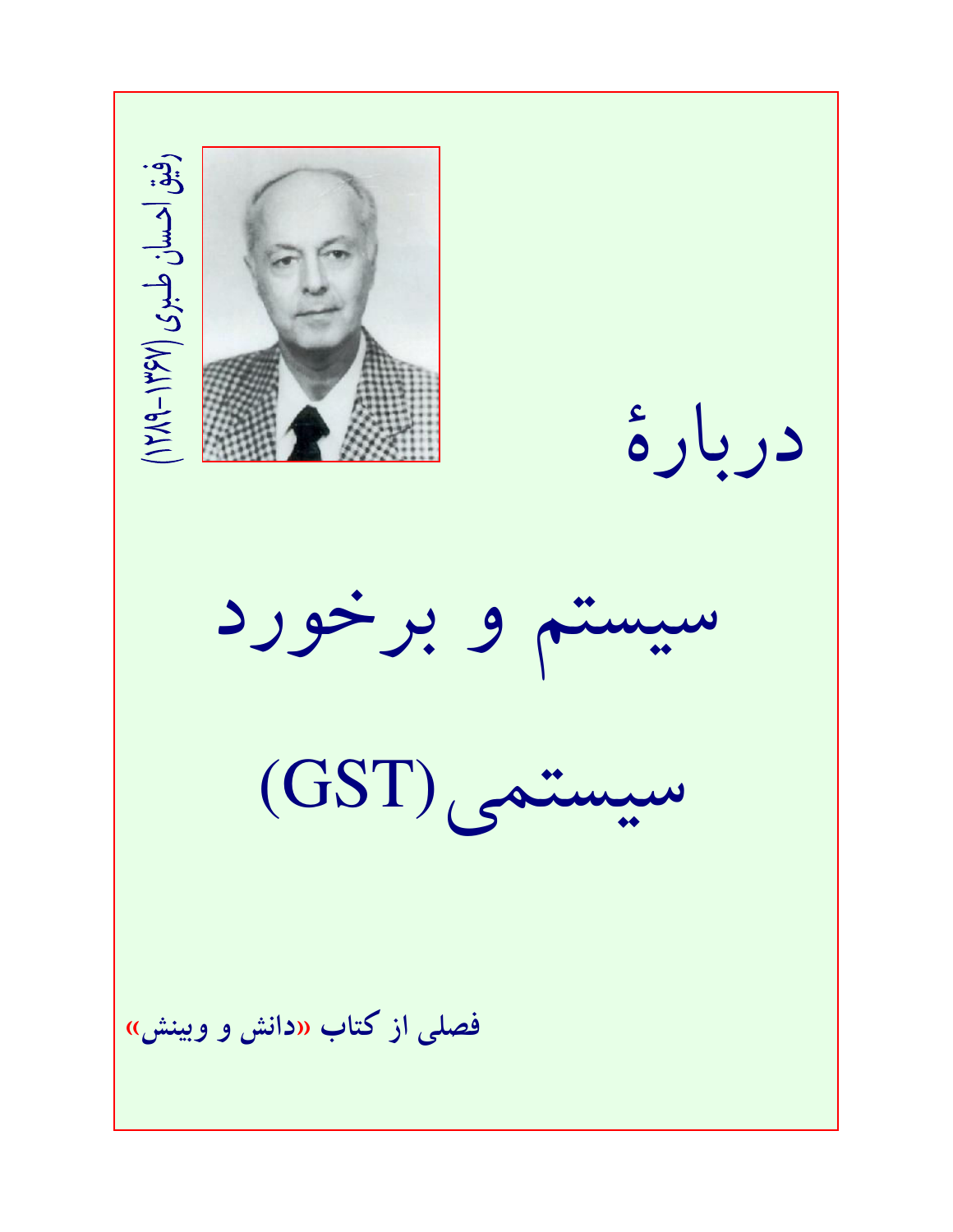.»<br>انتبارات انجمن دوسداران احبان طسری

درباره ستم و برخورد سیمی (G S T)

احبان طمری

http://tabari.blogsky.com

http://tabari.tk

mail: ehsan\_tabari2001@yahoo.com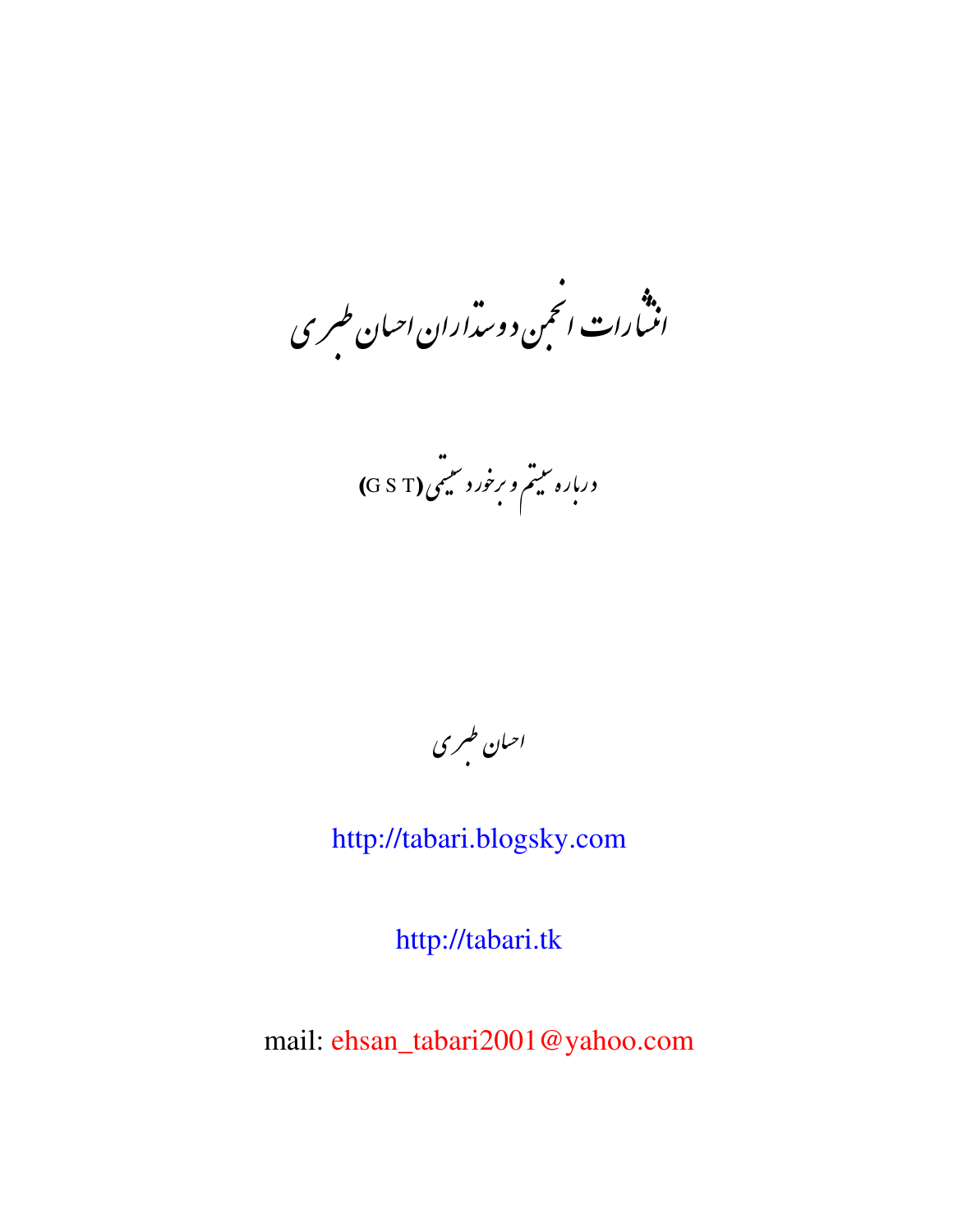# **درباره سیستم و برخورد سیستمی (G S T) \***

#### الف) طرح مسئله

در دوران پس از جنگ دوم جهانی، جهش نیرومندی در علوم طبیعی و اجتماعی و اسلوبی ، و نیز در فن (تكنيك) انحام گرفته است ، كه به " انقلاب علمي — فني " شهرت بافته است . این تحول نیرومند و بی همتا در تاریخ بشری، به ناچار فلسفه علمی را نیز بر سـر چـرخش گـاه بزرگـی قرار داده است و این فلسفه را به نوسازی دستگاه مقولات و احکام خود، وا می دارد . فلسفه علمی چنین تحول و نوسازی را در گذشته ، گاه به شکل عادی و گاه به شکل فورانی طی کرده است و به خوبي مي داند كه ساز و برگ وي را علوم طبيعي و اجتماعي و اسلوبي تامين مي كنند و اگـر وی بخواهد نتیجه گیری های خود را منجمد سازد ، به ناچار از معرفت واقعیت واپس می ماند . این امر از این جهت نیز ضرورت خاص یافته است که طی دوران اخیـر انقــلاب علمــی و فنــی ، بــویژه رشته هائی از دانش و تئوری های منطقی — ریاضی پدید شده اند که مستقیماً با اسلوب و روش تحقیق علمی سر و کار دارند و بسیاری از مباحثی که در سابق طرح آنها تنها به دیالک تیک تعلـق داشـت، بـا

<sup>\* &</sup>quot; GST " حروف نخست عنوان انگلیسی " General System Theory " یعنی تئوری عمومی سیستم اسـت کـه بـرای سـہولت (جـی.اس.تـی) مـی گويند.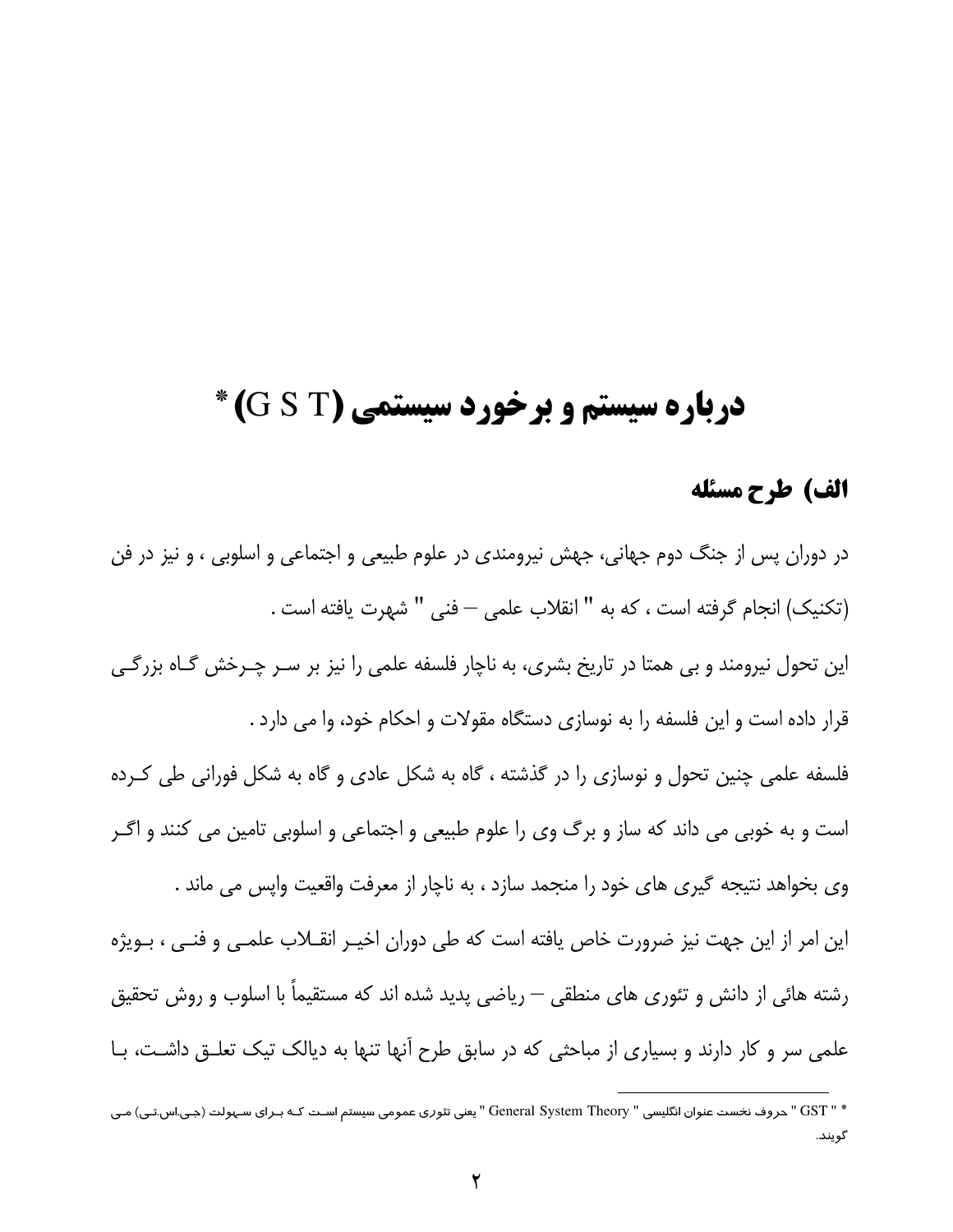اشکال معینی از گریبان این علوم و تئوریها سر برکرده اند . تئوریها و دانش هائی مانند تئـوری عمـومی سیستم ها ، سیبرنتیک نظری ، سمیوتیک (علم علامت یا نشانه شناسی) ، هوریستیک (یا علم پـژوهش و کشف علمی) و غیره از این قبیلند . اسلوب های تحقیق مانند سمبول سازی و صورت سازی ، برنامـه سازی ، آکسیوماتیک ، مدل سازی ، ریاضی سازی ، ایده آل سازی (کمال مطلوب سازی ) ، عمل گرائی (اپراسیونیسم) و غیره نیز از این قبیلند . فلسفه علمی از آن رشته های معرفت و از این اسلوب ها باید به حداعلى فيض گردد .

این که رخنه دانش ها و شیوه های اسلوبی نـام بـرده ، چـه تحـولاتی در مقـولات و احکـام و بـراهین **فلسفه علمی** ایجاد کند ، هنوز باید مدتی صبر کرد .

در دوهه اخیر در مجامع مشترک فلاسفه و علماء ، خواه در مقیاس یک کشور ، خواه در مقیاس کشورها (حتى در سطح جهان) از جهت بررسى مسائل فلـسفه در پرتـوى تحـولات علمـى و فنـى معاصـر كـار عظیمی انجام گرفته است. گرچه رخنه و نفوذ این کارها و بحث ها تا حد درس نامه های فلسفه ، هنـوز چندان قوی نیست ولی این نفوذ مرئی و مستمر است . تردیدی نیست که در دهه های آینده در فلـسفه علمی در دهه اجراء خود (اسلوب دیالک تیک ، ماتریالیسم فلسفی ، ماتریالیسم تاریخی) با ده ها و ده ها مقوله و حکم و تعریف و استدلال و تمثیل تازه غنی خواهد شد و خصلت نا دقیق و تفکیک نـشده و پـا جنبه اعلامی و انشائی برخی احکام ، جای خود را به خصلت اکیداً علمی خواهد داد کـه بـا محاسـبات و اپراسیون های ثمر بخش علمی — فنی پیوند داشته و درجه اثبات پذیری علمـی آن در سـطح ضـرور و مطلوب باشد .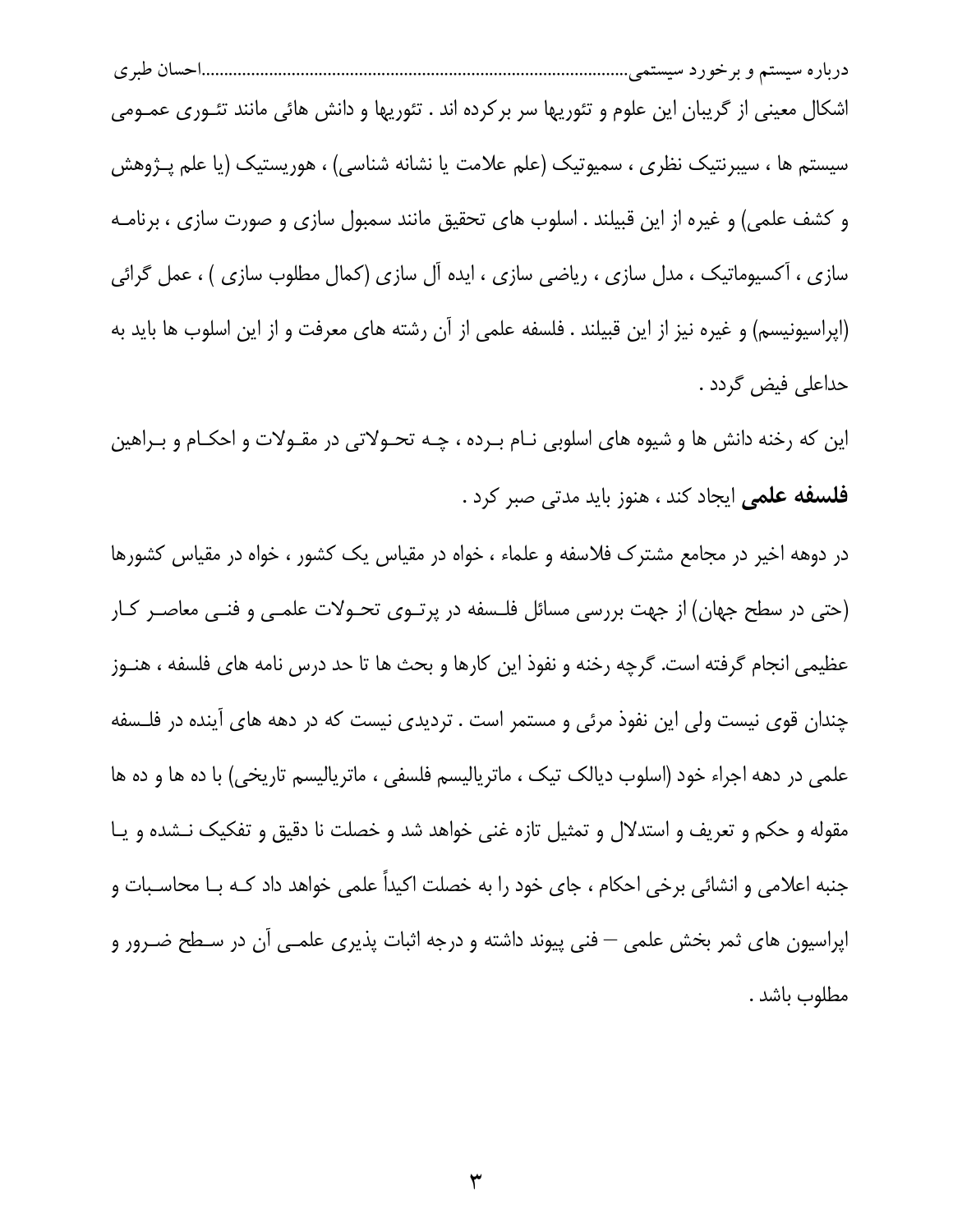یکی از رشته های معرفتی معاصر که درفلسفه علمی هم اکنون اثرات مهمی باقی گذاشته و می گـذارد " تئوری سیستم ها " است که ما خواهیم کوشید در این نوشته کوتاه خواستاران را با محتوای آن آشنا سازيم .

كساني كه مانند " فن برتالان في " (واضع تئــوري عمــومي سيــستم هــا) ، " و. ر. اشــبي " ، " ک . بائولدينگ " ، " س . وادينگتن "، " ک . ا . فاگن " و غيره` در کشورهاي غربي بنيانگذار ايـن رشـته معرفتند و كساني مانند آنوخين ، رانگل گارد، آ . لياپونف، ک. خايلوف ، آ . مالينوفسكي ، ن . تيمافه يف – روزوفسکی و دیگران در اتحاد شوروی این رشـته معرفـت را از جهـت نظـری و عـالی عـصبی ، در زیست شناسی ذره ای دنبال کرده اند (دراکولوژی ، در فعالیت عالی عصبی ، در زیست شناسـی ذره ای و غیره) . با آنکه نظریات آورندگان غربی تئوری سیستم ها تائید درخشانی از یک سلسله اصول دیالک تیکی مانند ارتباط و درهم تاثیری ، تحول و تغئیر ، تضاد ، تبدیل کم به کیف و برعکس و غیره است ، این افراد ، دانشمندان غیر مارکسیست و گاه ضد مارکسیست هستند و انطباق نظریات آن ها بـا دیالـک تیک تنها ناشی از **عینیت** اصول دیالک تیک است . تئوری سیستم ها به نوبه خود کمک می کند کـه اصول دیالک تیک از چارچوب تجرید فلسفی به عرصه محاسبات و بررسی های کمی — کیفـی علمـی پای بگذارد<sup>۲</sup> .

L. Von Bertalanffy, W.R. Ashby, K. Baulding, C. Waddington K.E. Fagen. - 1

لودویک فن برتالان فی در 1940 پایه " تئوری عمومی سیستم ها " (GST) *ر*ا گذاشت . وی در تماس با سیبرنتیک به تعمـیم هـای خـود دسـت *ز*ده

۲− در مصاحبه ای که به مناسبت ۸۰- مین سال *ز*اد روز با آکادمیسین معروف شوروی میتین شده و در شماره ۵ " مجله فلسفی " (۱۹۸۱) به چاپ رسیده ، وی نظیر همین اندیشه را درباره رابطه تئوری عمومی سیستم ها و دیالک تیک اظهار داشته است و تائید کرده که فلـسفه در آسـتانه یـک چرخش سریع تکاملبی قرا*ر* گرفته است . دربا*ر*ه اینکه تئوری این که سیستم ها ا*ز* جهت علمی حاصل بخش است یا نه بحث بزر گی است ولی خود **فن برتالان فی** با نطباق تئوری عمومی سیستم ها بر <sup>"</sup> روند *ر*شد و گسترش فردی د*ر* زیست شناسی " به نتایج مهمی *ر*سید و نیز دانشمندان شوروی در زمینه های مختلف تئوری را با موفقیت انطباق داده اند و در ثمر بخشی علمی و علمی تئوری نمی توان تردیدی کرد . (تا کنون در زبان شناسی ، پداگوژی ، جامعه شناسی ، زیست شناسی ، روان شناسی ، مکانیک ، جغرافیا ، زمین شناسی و غیره کاربرد یافته است) .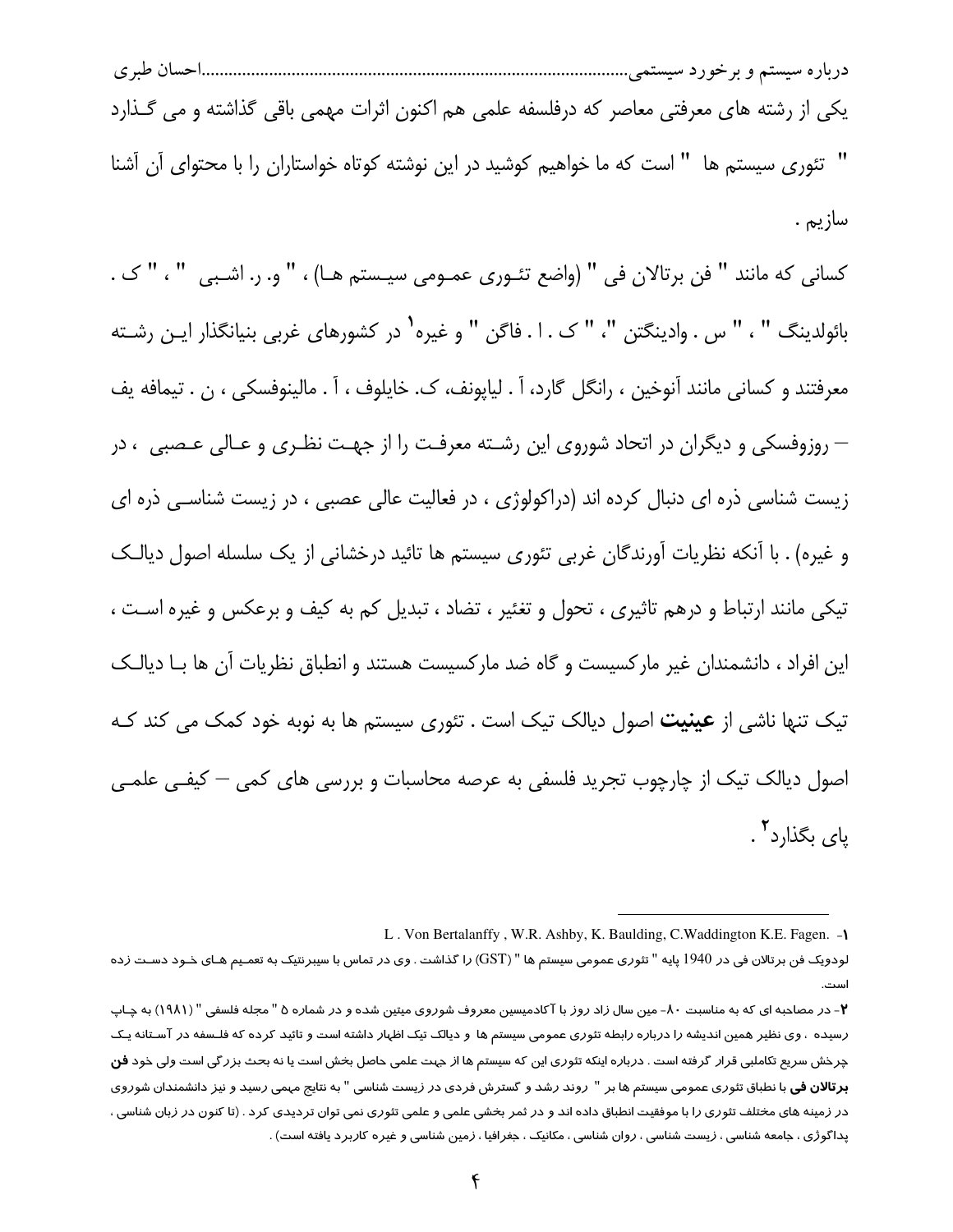در این نوشته ، پیش از توضیح مشخصات " برخورد سیستمی " مــی کوشــیم تـا دربـاره خـود سیــستم توضيحات مقدماتي كوتاهي بدهيم.

ب) درباره «سیستم»

واژه " سيستم " در نوشتارهاي فلسفي ، علمي ، ادبي و غيره براي بيان واقعيت هائي نظير " كل " ، " دستگاه " ، " منظومه " ، "ارگانیسم " (یا سازواره) ، ساختار (یا ستروکتور) ، سازمان و غیره به کار مے رفته و مي رود و لذا بايد دقت داشت كه اين واژه در " تئوري سيـستم " بـدان معنـائي درك شـود كـه واضعان تئوري دقيقاً أن را بدان معنى به كار گرفته اند .

از لحاظ صرفاً فلسفى اين يک نوع نگرش کل گرايانه' ( Holistique ) به هستى است . چنــان کــه مى دانيم مقولات منطقى — فلسفى تجريدى " جزء " و " كل " و " مجرد " و " مشخص " هميــشه در فلسفه وجود داشته است . اگر به طور عمده شیوه برخورد غیـر مـستقیمی را بتـوان حرکـت از اجـزاء مشخص برای درک کل مجرد دانست ، در برخـورد سیـستمی حرکـت از کـل مجـرد بـه سـوی اجـزاء مشخص است . زیرا در برخورد جزئی و مشخص بسیاری روابط که ویژه کـل اسـت (روابـط متقابـل یـا Interaction) از نظر دور می ماند .

**۱– نک**رش کل گرایانه *ر*ا در مقابل *ر*وش " اصالت اجزاءِ " (اله منتاریسم) " E'le'mentarism " قرا*ر* می دهند . سـئوال ایـن اسـت ؛ کـل و سیـستم اساس است یا اجزاءِ و عناصر مرکبه ؟ در پاسخ باید گفت که مطلق کردن هر دو جبت خطاسـت . دانـش بایـد از هـر دو دروازه کـل و جـزءِ وارد عرصه بررسی وپژوهش شود . کل گرائی سیستمی ، روشی را که به اجزاءِ تفکیک می کند و کل را از آجرهای اولیه مرکب می داند را رد نمی کنـد . این تمایل برخی از اندیشه پردازان بورژوازی غرب است که با مطلق کردن عنصر ، ساختار ، سیستم ، حالت ایستا ، حالت پویـا ، عامــل متغیـر ، عامــل ثابت و غیره . معرفت را بیراهه بکشند . همین مطلب درباره تبدیل گرائی (ردوکسیونیسم) صادق است . دانش هائی مانند ژنتیک ذره ای و شـیمی کوانتمی نشان می دهد که می توان پدیده هائی *ر*ا با تبدیل آن به پدیده هائی سافل تر توضیح داد . تبدیل گرائی به طور عمـوم نادرسـت اسـت و هر سیستمی دا*ر*ای قوانین خاص خود است ، ولی د*ر* موا*ر*دی می توان خاص *ر*ا به اخص مبدل کرد و برخی *رو*ابط و *روندها را رو*شـن نمـود . همـه کلیدها ، هر یک در جای خود ، برای گشودن قفل های سخت گوناگون طبیعت و تا*ز*یخ ضرور است و هر یک از این کلیـدها ، در شـرایط معینـی ، بـه مہم ترین کلید راھگشا مبدل می شود .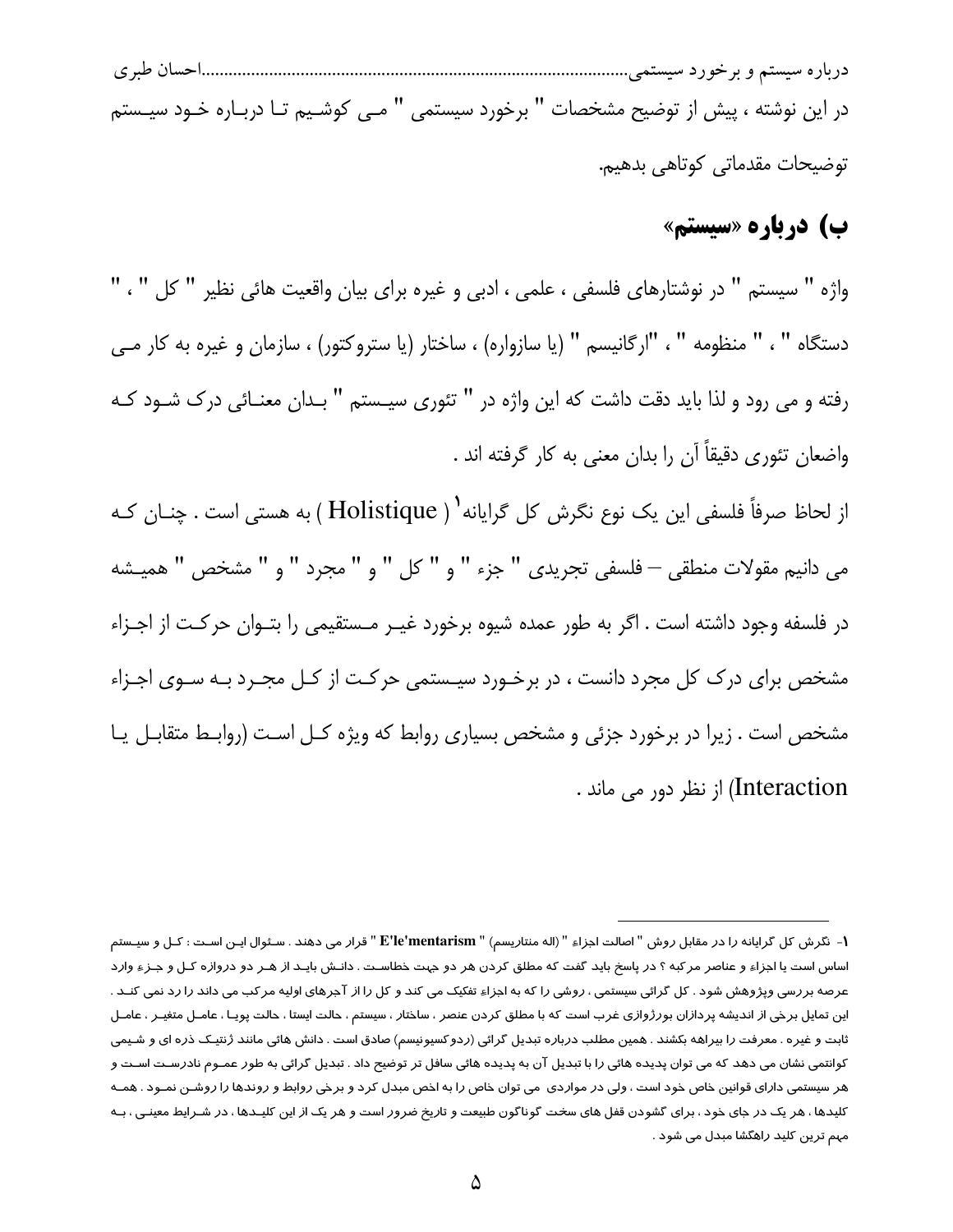سیستم گروهی است از عناصر (اجزاء مرکبه) اعم از طبیعـی یـا اجتمـاعی یـا فکـری کـه بـرای انجـام **وظایفی** و برای رسیدن **به هدفی** خود اگاه یا نا خود آگاه **متشکلند** و از آنجا که سیستم هـا ماننـد عروسک " ماتريوشكا " يا " چعبه چيني " (China Box) يا پوسته هاي پياز ، تو در تو هستند ، لـذا تشخیص **مرزهای سیستم** از سوئی (که در وراء اًن سیستم معین ختم می شـود و **محــیط** سیـستم آغاز می گردد) و تشخیص **عناصر سیستم** که در مـتن سیـستم معـین و بـه عنـوان جـزء آن دارای کیفیت واحد و تقسیم ناپذیرند ، مهم است . روشن است آنچه که ما **محیط** می نامیم خود ، سیستم یــا سیستم های دیگری است که نسبت به سیستم معین در حکم زیستنگاه اسـت و نیـز روشـن اسـت کـه آنچه که ما **عنصر** می نامیم ، باز خود یک سیستم است که در متن سیستم معین در حکم عنصر و جزء تشکیل دهنده است . شناخت سیستم از راه مدل سازی و شـبیه سـازی ( Simulation ) و محاسـبه خصلت احتمالی از رفتار سیستم و عناصر آن انجام می گیـرد و ایـن " تحقیـق سیـستمی " خـود یـک سیستم بغرنج مرکب از انواع مدل ها و محاسبه هاست .

بریا آنکه مطلب با نظم و ترتیب فهماتری بیان شود ، پس از این معرفـی کلـی و اجمـالی سیـستم وارد بحث تفصيلي در همين مقوله مي شود :

در دورانی که علوم طبیعی شکل می گرفتند ( و آن را " عصر کلاسیک علوم طبیعی " می نامند و سده های هفدهم و هجدهم و نوزدهم میلادی را در می گیرد ) نوعی مفهوم " سیـستم " و نـوعی " تفکـر برخورد سیستمی " بوجود آمده بود . مثلاً **رده بندی هائی** که در علـوم طبیعـی انجـام مـی گرفـت ( Classification ) چیزی نبود جزء منظم ساختن مصالح واقعیت در درون یک سیستم معـین . مـثلاً لینه ('Linne ) طبیعت آزای نامبردار در ۱۷۳۵ رده بندی معینی از گیاهان و جانوران به دست داد ک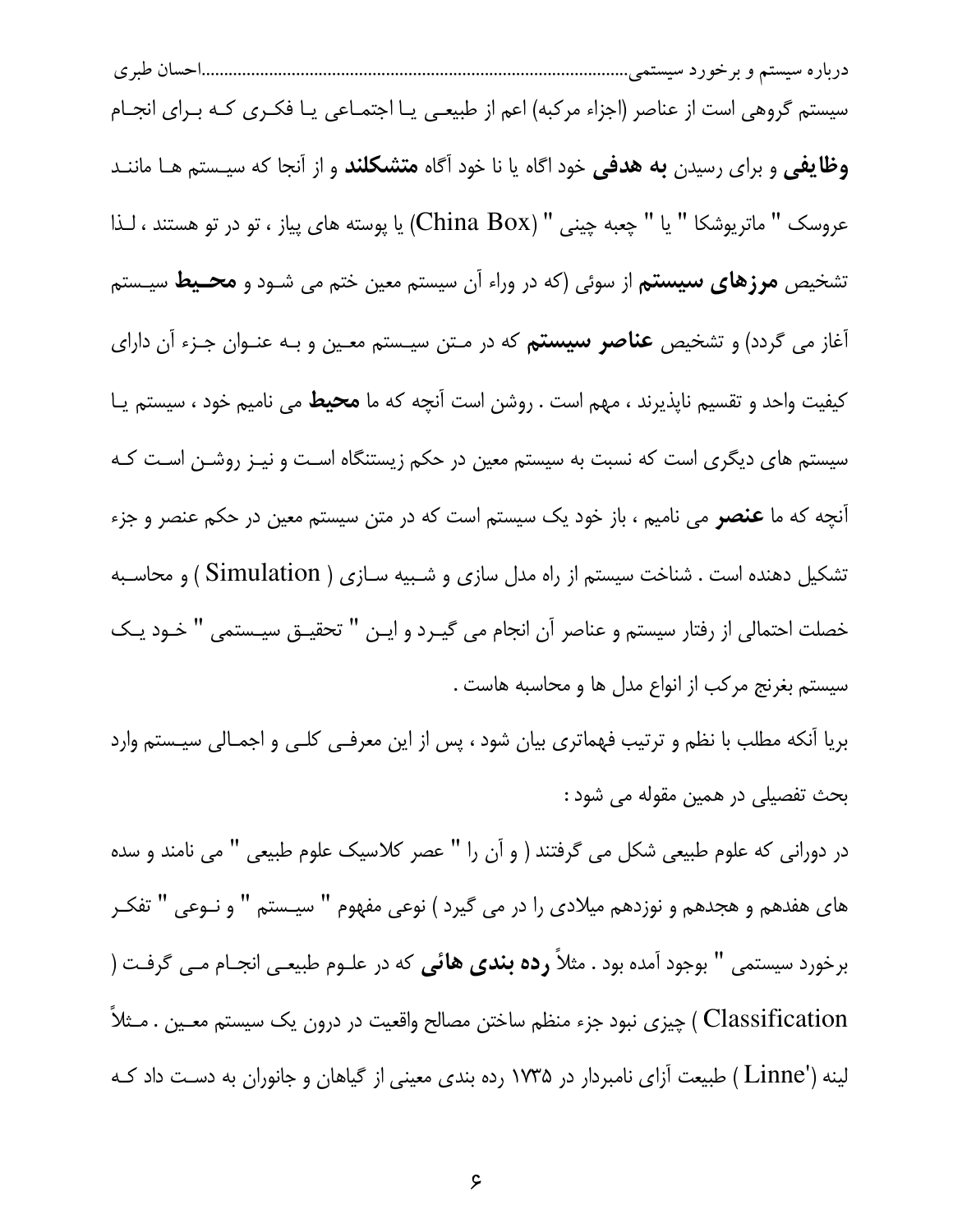نمونه ای از کار سیستمی است . یا دیرتر در سال ۱۸۷۱ منده له یف با تنظیم " جدول پریـود عناصـر "

رده بندی عناصر شیمیائی را عرضه داشت که آن هم نمونه دیگری از کار سیستمی است . ولي " طبقه بندي " و " رده بندي " به شكل گذشته كه غالباً بر تجريد ذهني مبتني بود ، در تكامل خود شیوه های منطقی — ریاضی دقیق تری را بوجود آورد . مثلاً مانند شیوه هـای " نمـاد سـازی " ( Symbolisation ) ويا شيوه " رياضي سازي " (Mathe'matisation ) ، مفاهيم و در نتيجه

مقولات اصلی و فرعی فراوانی را پدید آمد و کار رده بندی به سـطح بـالاتری ارتقـاء یافـت کـه دارای **جنبه کمی** است . اصولاً پیدایش زبان های مصنوعی علمی به نام زبان هـای فرمـالیزه ، کـار اجـزاء تحقیق هائی موثق را آسانتر کرد .

در روزگار ما نه تنها در درون علم واحد ، بلكه در كل علـوم انـساني اعـم از اسـلوبي ، فنـي ، طبيعـي ، اجتماعی و غیره ، یک سیستم **به هم مرتبط معرفت انسانی** از واقعیت ، شکل می گیرد . سیـستم بندی امروزین ، برخلاف گذشته ، چنان که گفتیم ، با تعاریف دقیق ریاضی همراه است ، یعنی بـیش از بیش در چار چوب تئوری های گوناگون ، ریاضی شکل می بندد و اسلوب های مختلف ریاضی (ماننــد : جبر ، توپولوژی ، تئوری تابع ، محاسبات ماتریس ، تئوری گراف ها ، حساب احتمـالات) در خـدمت آن قرار می گیرد . ضرورت برنامه گزاری ماشین ها ، و شمارگرهای الکترونیک ، دسـتگاه هـای خودکـار ، اوتومات ، ماشین های نومریک ، و غیره که مقیاس های غول آسائی کسب می کند ، تبدیل زبان همـه رشته های معرفت انسانی اعم از علمی و هنری و فنی را به زبان ریاضی ، به امری ناگزیر بدل ساخته و زبان های مصنوعی و نمادی (سمبولیک) و ریاضی و شیوه هـای گونـاگون محاسـبه بـه شـكل حيـرت انگیزی جای زبان طبیعی (زبان محاوره) را که غیر دقیق ، مبهم ، چند پهلو و آشفته است را می گیــرد .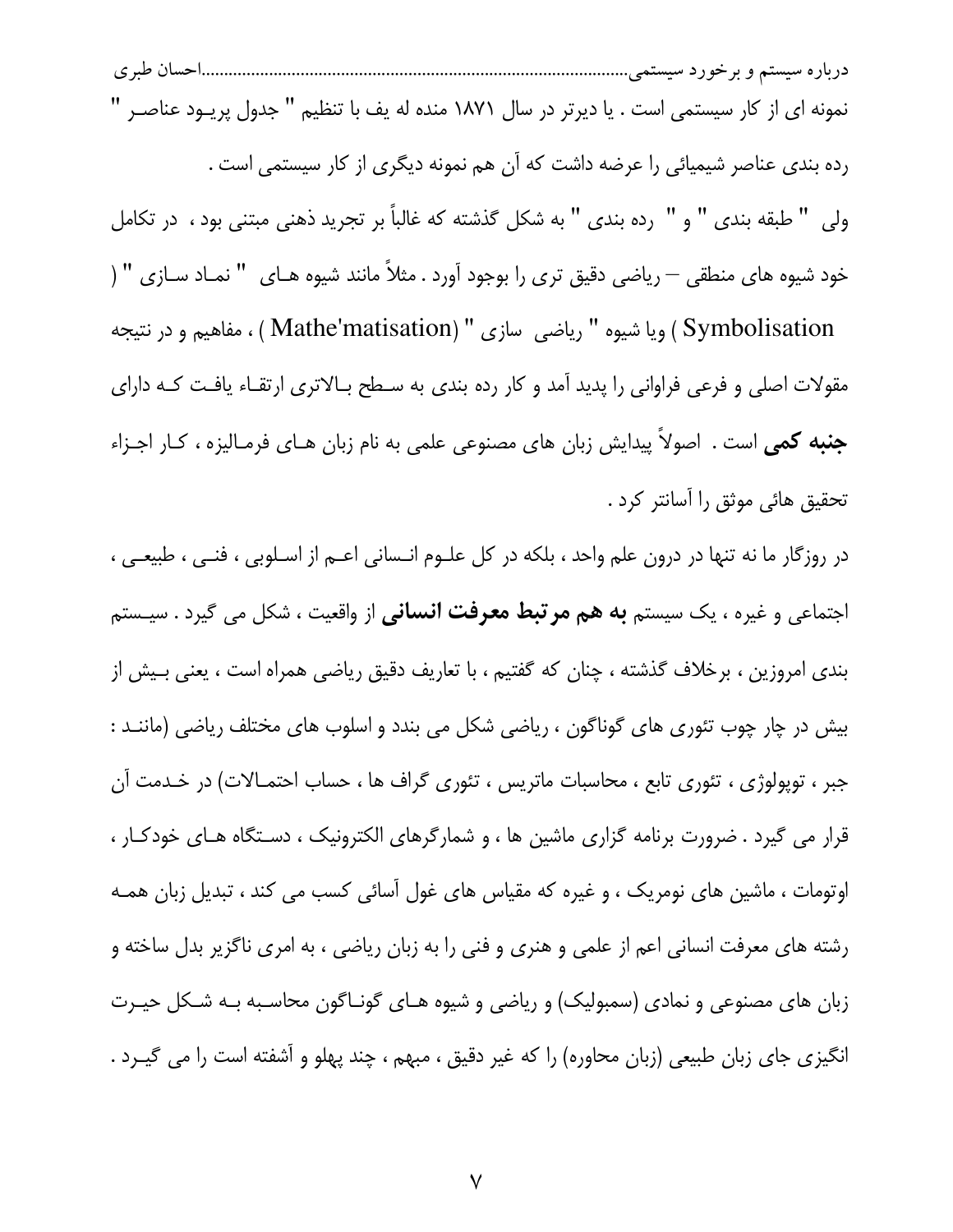ما با یک روند حیرت آور درآمیزی منطق صوری ، منطق دیالک تیک و ریاضیات به عنوان افزار معرفت روبرو هستیم که شیوه تحقیق در تئوری سیستم ها یکی از مظاهرآن است .

سیستم ها می توانند **مادی** باشند ، مانند اتم ، عضو (ارگانیسم) فرد انسانی ، سیستم های فنی (ماشین، مکانیسم ، اوتومات و غیره) و نیز می توانند معنوی باشند مانند تصاویر ، مدل های مختلـف ، مفــاهیم ، نمودارها ، احکام ، تئوری ها ، اکسیوم ها (اصول موضوعه)، سیستم علامات (سـمیوتیک) ، ریاضـیات و منطق رياضي . لذا مفهوم " سيستم " (مانند مفهوم " اطلاع " يا " پيـام " در سـيبرنتيک و مفهـوم " علامت " یا " نشانه " در سمیوتیک) یک مفهوم پیوندی — تجریدی است کـه در همـه عرصـه هـای عینی و ذهنی دیده می شود . براساس اثـر گ.کـانتور (Cantor) موسـوم بـه " مقدمـه ای بـر مقـدار شناسی ترانس فی نیست " (Transfiniste ) که در ۱۸۹۵ نشر یافته و بر اساس یک تعریف از یک سیستم $^\prime$  می توان چنین نتیجه گرفت : سیستم یک هم بست  $\rm M$  از موضـوعات ( Object ) معـین و متمايز m است كه مورد مشاهده (عيني) يا تفكر (ذهني) ماست . اين موضـوعات m را **عناصــر** هــم بست M می نامند و این در صورتی **سیستم** است که به صورت کل واحد در آید . تعريف فوق كه با انطباق تعريف كله نه از سيستم (ر.ك. به حاشيه) بر " تئوري مقدارها " (در آلمــاني :

Mengenlehre) از کانتور بدست داده شده ، دارای عامیت بزرگی است که هم **موضــوعات** (ابـژه ها) و **هم روابط** (رلاسیون ها) و تاثیرات متقابل (انترآکسیون ها) را در بر می گیردو درباره سیستم یک فرض قبلی خاص نشده است یعنی سیستم مشخص و معینی مورد تعریف قرار نگرفته است.

۱– تعریف مورد بحث که کانتور بدان توجه داشته ، چنین است : سیستمی از موضوعات (ابژه ها = اعم از عینی یـا ذهنـی) ، یـک مقـدار دو محتـوی و باصطلاح نا تہی است ، یعنی یک طبقه (کلاس) ، یک گستره ، یا چند طبقه و گستره (یعنـی مقـدار نـا تہـی از موضـوعات) اسـت کـه بـین آنہـا *ر*وابـط (Relation) معینی وجود داشته باشد . این تعریف از سیستم *ر*ا س.کله نه (S.C.Kleene) یاد می کند .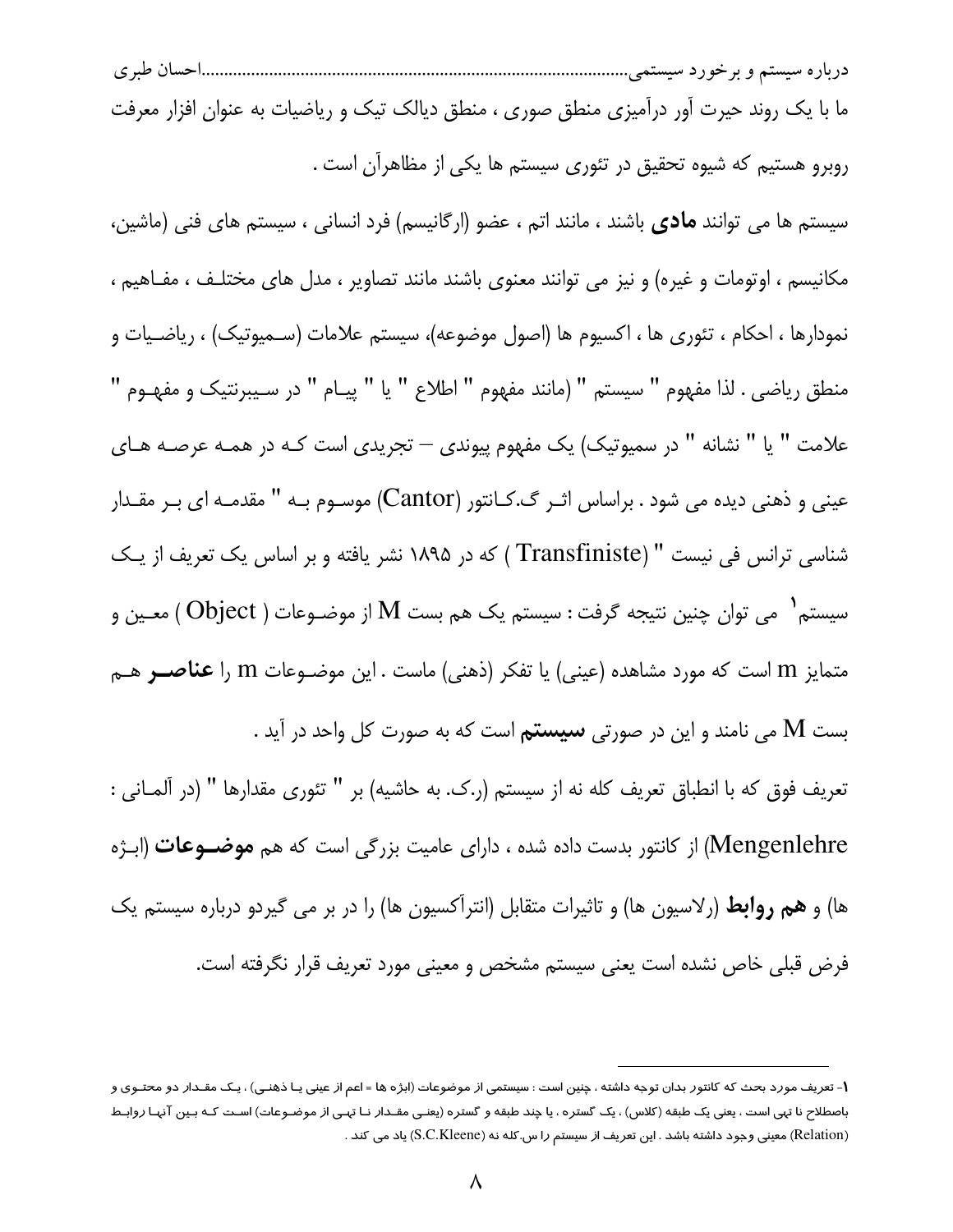موافق این تعریف انتزاعی ، همه کل های سیستمی جهان با هم یکسان دیس (ایزومورف) هستند یعنی هر عنصر a از مقدار  $\rm M$  با عنصر 'a از مقدار ' $\rm M$  نظیرند ، در حالی که هر عنـصر 'a از مقـدار ' $\rm M$  بـه  $\left.\cdot\right\}$  نوبه خود از  $\left.\text{a}\right.$  اشقاق می یابند (یا با  $\left.\text{a}\right.$  و  $\text{M}$  متوافق هستند)  $\cdot$ 

بر این اساس می توان سیستم های فنی ، اجتماعی ، زیستی و منطقی را مدل سازی کرد . مدل سـازی امـروزه یکـی از روش هـای مهـم معرفتـی اسـت کـه تجریـد عقلانـی را بـا شـیوه هـای سـازندگی (کنستروکتیویسم) در می آمیزد . مدل خود سیستمی است که ما به شـکل معنـوی (ایـده آل یـا کمـال مطلوب) آن را فرض کرده ایم و یا به شکل مادی ساخته ایم و با موضوع تحقیق وبررسی ما (اعم از آن که آن موضوع تحقیق مادی باشد یا معنوی) انطباق دارد ، یعنی **همانند** (آنالوگ یـا مماثـل) خـواص و مناسبات ویژه موضوع مورد پژوهش ما را بازسازی می کند و بدین سـان آن را بـه شـکلی منطبــق (آده کات) منعکس می گرداند و آن را به نحوی می تواند معرفی کند که بررسی آن ، به شخص امکان مـی دهد ، اطلاعات تازه ای درباره موضوع مورد بررسی خود بدست آورد : **پیش بینــی کنــد** (پروگنــوز) ، **شبیه سازی** (سمیولاسیون) کند و به **بهینه سازی** (اپتیماسیون یعنی گزینش بهترین راه حل) دست زند . و نیز با کمک ریاضی سازی سیستم ها می توان انواع روابط : **روابط ایستا** یا **ستاتیک** (ثابت) ، روابــط پويــا يــا ديناميــك (متغيــر)، روابــط علــي ( Causal ) و روابــط در هــم مــؤثر ( l, (Re'ciproque) ا درک کرد .

**۱–** ما برای " Isomorphe " واژه یکسان دیس برای " Homomotphe " واژه همدیس *ر*ا بر گزیدیم و این معادل های فا*ر*سی بر ساخته ما ، ترجمه عین به عین واژه های اصلی است که از ریشه یونانی است . دو شیئی یا پدیده یکسان دیس نقطه به نقطه با هم منطبق ، متناظر و متوافقند (مانند آنچه که در فلسفه حقیقت مطلق نام دارد) و حال آنکه دو شیئی یا پدیده همدیس به شکل نسبی با هم انطباق دارند ، مثلاً مانند رابطه یک " مدل " با آن شیئی یا پدیده ای که این مدل نمودا*ر* آنست . مدل و آن موضوع واقعی همدیسند و نه یکسان دیس و همدیس بوسیله مؤلفان دیگر چگونه .<br>ترجمه شده است . واژه " هم ریختی " برای ایزومورفیسم در شیمی به کا*ر ر*فته است که در اینجا نسبت به منصور ما جنبه محدود و محلی دا*ر*د ولی برای هومومورفیسم واژه ای ندیده ایم .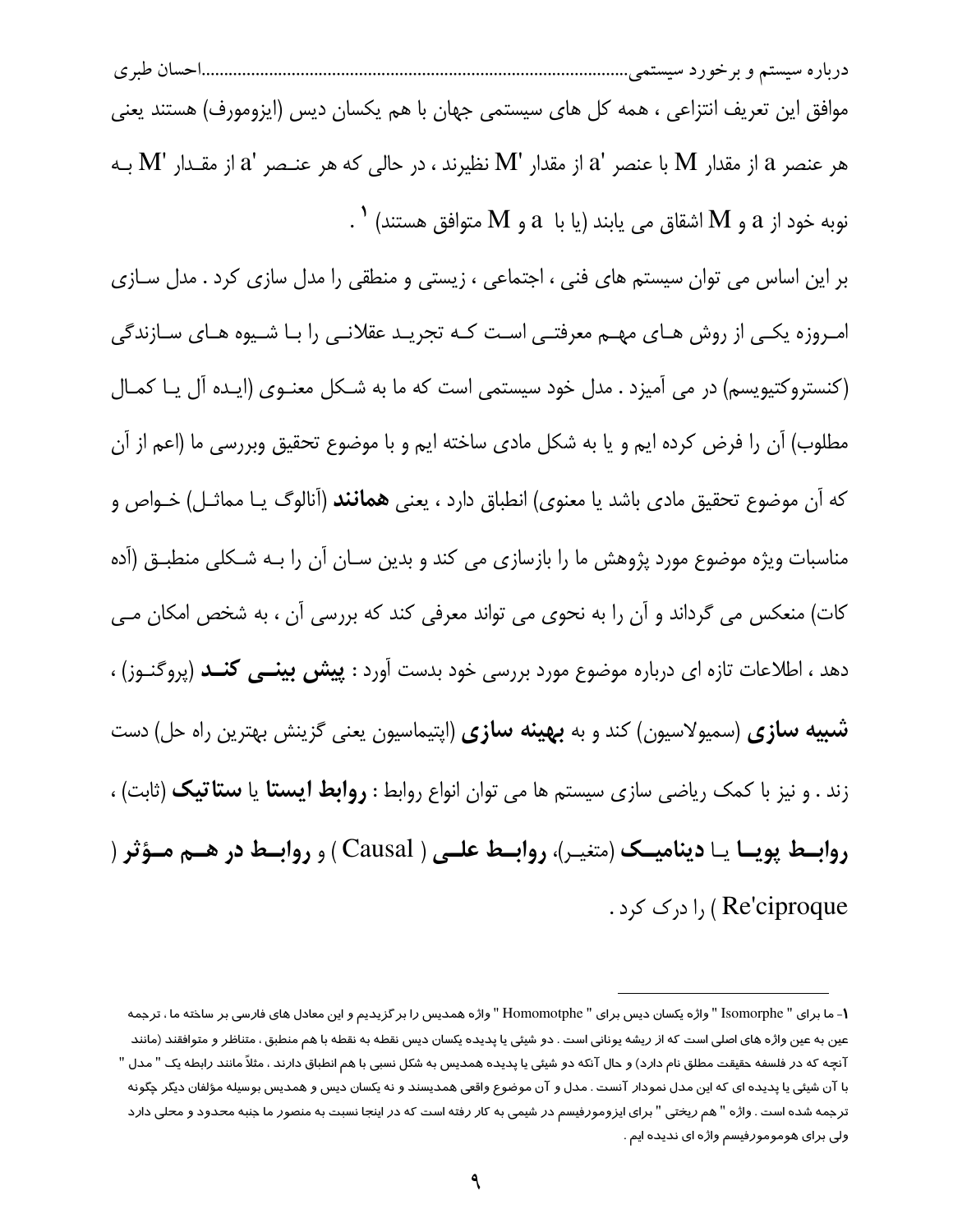برای کاربرد مفهوم سیستمی در چارچوب مدل سازی و ریاضی سازی ، استفاده از برخی وسایل توصیفی زبان خاص و تخصصي (كه آلمانها آن را " Fachsprache " يا " زبـان حرفـه اي " نـام داده انـد) ضرور است . یعنی باید یک زبان سیستمی ایجاد کرد که هدفش نه اجراء وظیفـه **تفهیمی و ابلاغــی** (Communicatif) ، بلكه ادراك منطبق و دقيق موضوع مورد بررسي باشد .

مقولات سیستمی که با زبان عادی تعریف می شود ، دقتش از همین مفاهیم را زبـان ریاضـی کـم تـر است . ولی تئوری سیستم ها پایش دراین زمینه لنگ است و زبان حرفه ای و شیوه های حلـی ریاضـی خود را به شکل قطعی برنگزیده است . از آنجا که تئوری سیستم ها در ارتباط با سیبرنتیک (به ویـژه در زمینه تئوری سیستمی تکنیک مخابرات و اتومات ها و غیره) مشغول پیشرفت است ، نمی تـوان تردیـد داشت که مشکلات خود را به تدریج حل خواهد کرد .

## ج) درباره برخورد سیستمی

تئوری سیستم ها یک اسلوب برخورد به واقعیت است و با کاربرد " مفاهیم سیستمی " سر و کار دارد و آن را بریا کاوش و پژوهش موضوعات مادی و معنوی به کار می برد و این اسلوب ها به کوتاهی عنوان " برخورد سیستمی " داده اند . این برخورد در جهت کشف و پژوهش علمی (که خود طی دانـش ویـژه ای به نام " هوریستیک " بررسی می گردد) ثمر بخش است .

در این برخورد ، بر حسب شرایط و نیاز ، موضوعاتی (" ابژه ها " اعم از مادی یا معنـوی) بررسـی مـی شود که دارای اجزاء مرکبه همگون و به هم پیوسته هستند . هدف تنها آن نیست که آنها را بـشناسیم ، بلکه هم چنین این است که بتوانیم آن ها را اداره و رهبری کنیم و بدان ها آن شکل و سازمانی را عطـا كنيم كه دل بخواه ماست .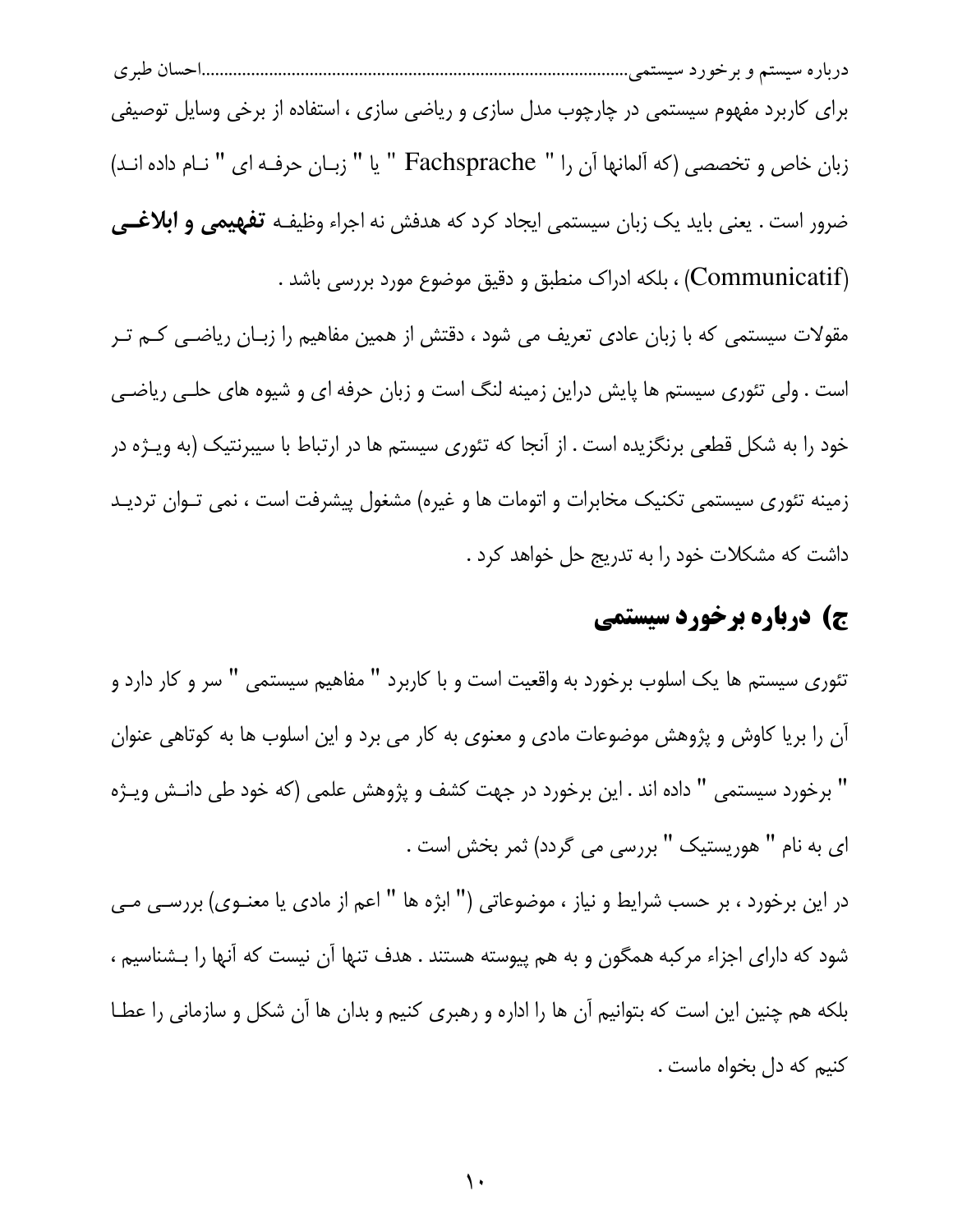این از ویژگیهای رشته های تحقیقی و اسلوبی امروزین مانند نمادسازی ، مدل سازی ، آکسیوم سـازی ، ریاضی سازی ، ایده آل یا کمال مطلوب سازی و غیرهاست که هدف همه آن ها امکان **برنامه سازی** برای اداره ، رهبری ، پیش بینی و سازمان دهی است ، یعنی مابین تئوری و عمـل ، اسـلوب معرفتـی و کاربرد علمی آن رابطه تنگاتنگ پدیده می شود . در کنار خصیصه ای که قبلاً گفتـیم (یعنـی درآمیــزی شیوه های تجریدی — عقلانی معرفت یا شیوه های تجربی — ساختمانی) این درآمیزی دوم (بین تئوری و عمل) نیز از شاخص های مهم تحول شیوهای معرفتی در عصر ماست کـه الکترونیـک و سـیبرنتیک فني پايه هاي مادي آن را فراهم آورده اند .

" برخورد سیستمی " بخشی از فلسفه نیست و جانشین فلسفه نمی شود ولی تردیدی نیـست کـه ایـن برخورد دارای مبانی بینشی (جهان بینی) است و بر بنیاد احکام بینشی معینی می تواند در عرصه معرفت و عمل كاربرد بيابد . اين كه مي گوئيم " برخورد سيستمي " فلـسفه يـا بخـشي از فلـسفه نيـست ، از آنجاست که عامیت این برخورد ، با جهان شمولی احکام فلسفی فرق دارد . از این برخورد — در شــرایط و احتمالات معینی – می تـوان در گـستره همـه علـوم و در عرصـه هـای گونـاگون عمـل (پراتیـک) سودجست . ولی نمی توان آن را در همه موارد مورد استفاده قرار داد . " برخورد سیستمی " ، چنان کـه در آغاز این نوشته یاد کرده ایم ، با مقولات فلسفی " کل و جزء " و " مشخص " و " مجــرد " ســر و كار دارد ولى خودش از مقولات مستقيم فلسفى نيست .

ولي اين مسئله كه أيا مي توان يک مقوله فلسفي ، يا يک سلسله مقولات فلسفي تحت عنوان سيستم ، عنصر ، ساختار ، محیط ، رابطه و غیره را فرمولبندی کرد و آیا می توان " برخورد سیـستمی " را دارای مبنای بینشی ساخت ، مطلب دیگری است که مورد بحث است . خود اینجانب ، ولو در سطح مقدماتی ، این کار را قریب بیست سال پیش در نخستین چاپ کتاب " یادداشت هـا و نوشـته هـای اجتمـاعی و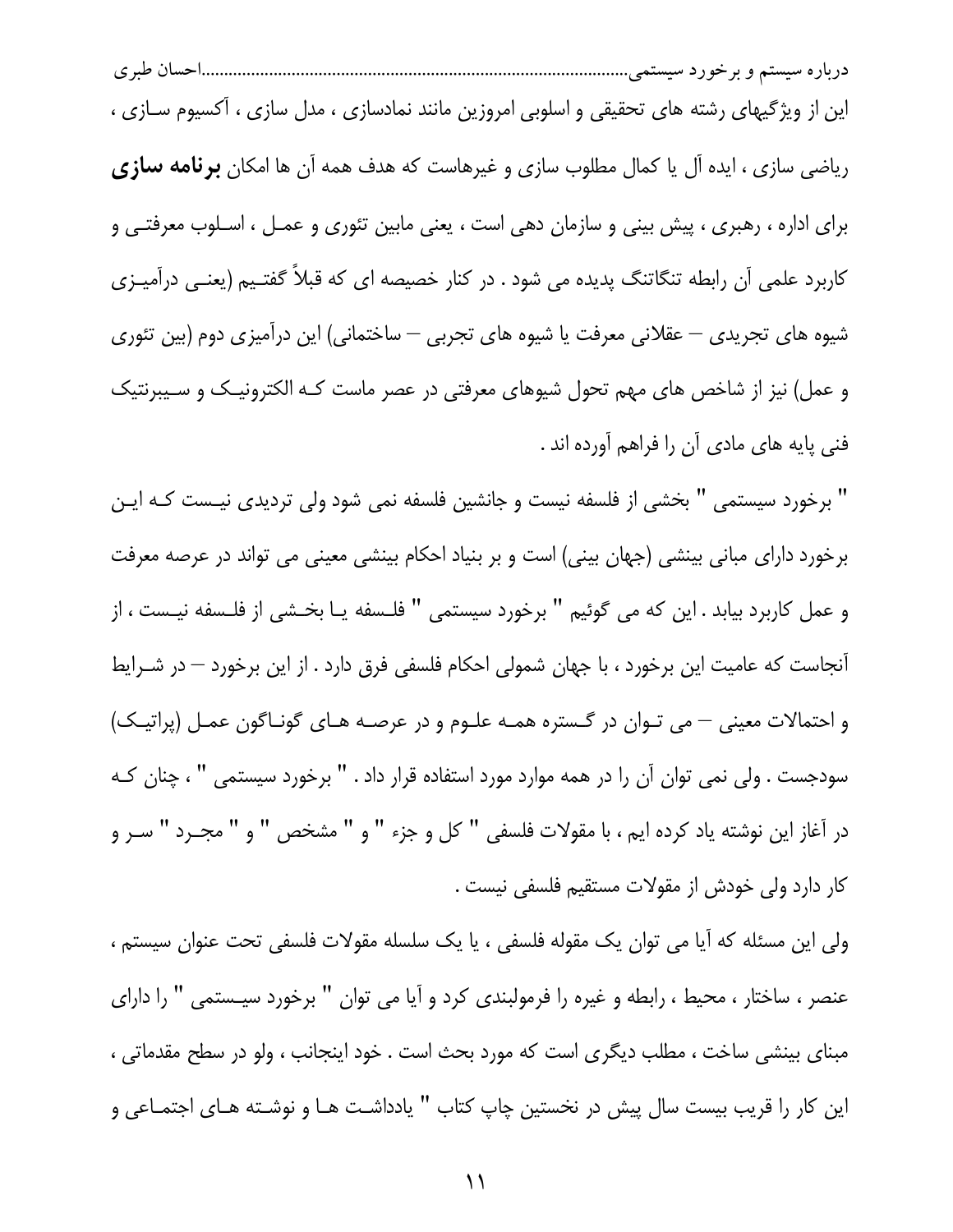فلسفی " مطرح کرده است . در نوشتارهای فلسفی مارکسیستی طی داده های اخیـر ایـن امـر بـه حـد وسیعی و در سطح درخورد علمی و ریاضی آن مطرح و نه تنها مقالات بلکه کتب معتبـری در ایـن بـاره تنظیم شده است . ما در همین نوشته سخن آکادمیسین میتـین را در حاشـین در مـورد ضـرورت جـذب مباحث " برخورد سیستمی " در فلسفه نقل کرده ایم و در فصل دوم این رساله مـسئله را بـا گـسترش بیشتری در میان خواهیم گذاشت . لذا تصریحخ ما در مورد آن که " برخورد سیستمی " به عنوان یـک مبحث اسلوبی — ریاضی هنوز یک بخش فلسفه و مصطلحات آن مقـولات فلـسفی نیـست ، ابـداً بـه معنای تردید در ضرورت از خودسازی فلسفی این مبحث نیست . مسلم است که " برخورد سیـستمی " وقتی به شکل منجز و مجزائی فرمول بندی شود ، در صورتی که از جهت بینـشی و فلـسفی اساسـمند گردد و از جهت کشفی و پژوهشی (هوریستیک) ثمر بخش باشد ، می تواند به یکـی از پیونـدهای بـین فلسفه ، علم و عمل بدل شود و این کار به زمان درازی نیازمند است .

با تنظیم " برخورد سیستمی " به شیوه ای که گفتیم ، این امکان پدیدار می گردد که یـک گـذار چنـد مرحله ای پژوهشی ، از فرمول بندی مسائل خاص به زبان فلـسفی ، بـه بیـان فنـی آن هـا ، بـه بیـان تخصصی آن ها ، به بیان آن ها به زبان خاص ریاضی منتقـل گـردیم و ، ایـن امـر ارزش هوریـستیک اصول فلسفی را سخت بالا می برد و سرانجام می تواند حلقه پیوند ضرور را بـین فلـسفه و علـوم پدیـد آورد و فلسفه علمی را از بیان کلیاتی که علوم از آن استفاده غیر مستقیم بینش*ی* می کننـد در آورد و آن را به افزار معتبر اکتشافی و هوریستیک برای علوم مبدل سازد .

کاربرد مفاهیم مربوط به تئوری سیستم ها زمانی دارای توجیه است که نوسازی سیستمی موضوع مـورد تحقیق و سازمان دهی ما حداقل به یک سلسله مراتب سه یله ای تقسیم شود . اگـر یلـه وسـطای ایـن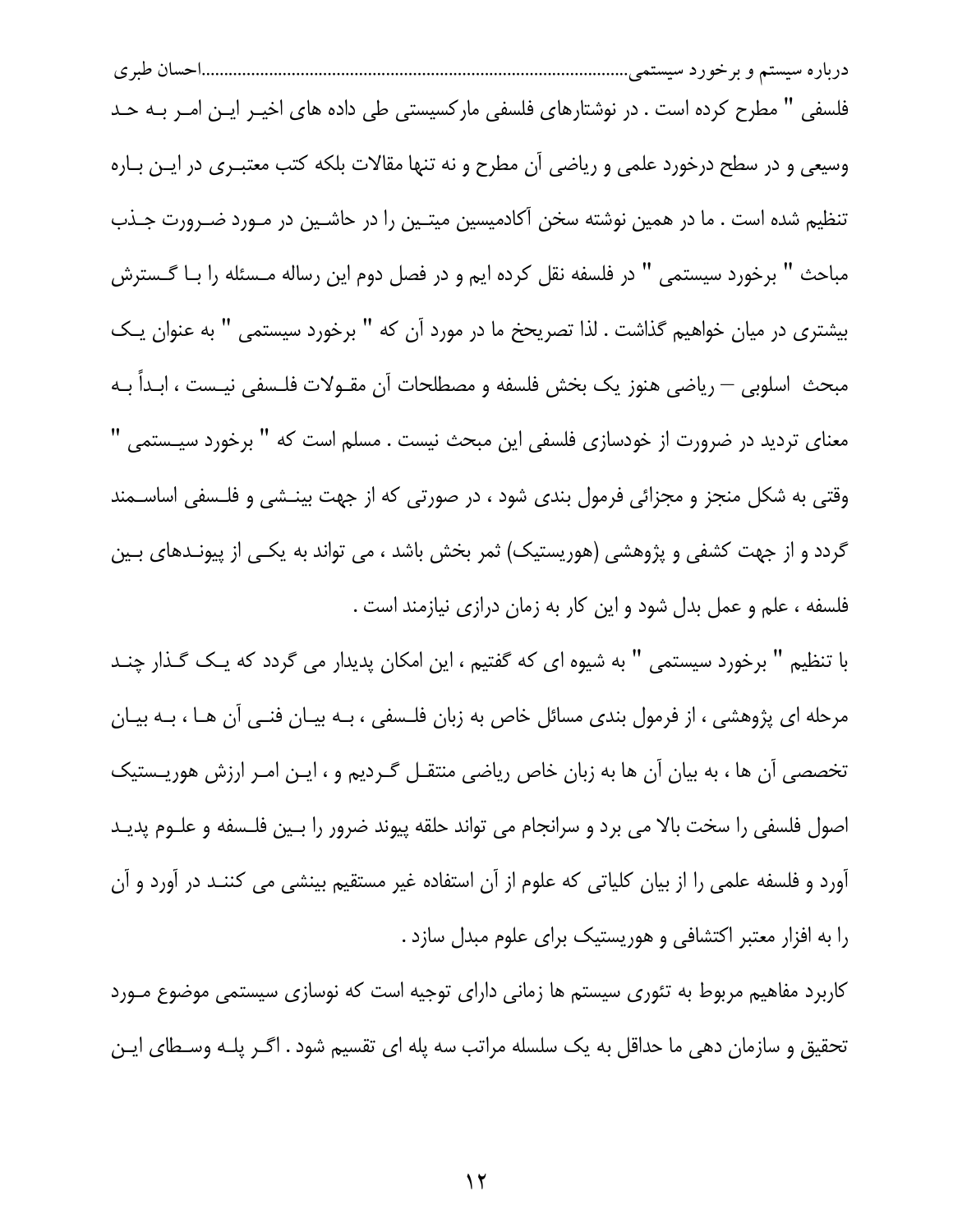سلسله مراتب را کل سیستم بگیریم (که مرجع دائمی فکرماست)مشاهده و بررسی مشخصات خود ایـن کل ، هنوز شاخص یک برخورد سیستمی نیست .

شاخص اساسی یک برخورد سیستمی عبارت است از مناسبات این کل ، با پله مافوق (محیط یا پیرامون كل) و پله مادون (عنصر يا جزء تركيب كننده كل) .

پس ما در کنار مقوله " کل سیستم " با دو مقوله پلکانی (هیرارشیک) دیگر هم آشـنا شـدیم : عنـصر ، محیط . اما عنصر (یا جزء مرکب کننده سیستم) چیست ؟ مشخصات عمومی سیستم که موضـوع مـورد بررسی ما را به سیستم مبدل می سازد ، از در هم آویزی و ارتباط **اجزا**ء این موضوع ناشی مــی شــود . این اجزاء ، در وراء این ارتباط و در هم آویزی ِ هویت واقعی دیگری ندارد . این اجزاء کـه از ارتبــاط آن ها مشخصات كل پديد مي آيد و هويت خاص آن ها بسته است به تعلقشان به اين كل ، عناصر آن كل یا عناصر سیستم نام دارد . ( Element )

از سوی دیگر مشخصات کلی سیستم ، آن مشخصاتی است که بـه تناسـب محـیط (پیرامـون ، گـستره وجودی) أن سیستم معین می شوند ، و در أن محیط (پیرامون ، گستره وجودی) تحقق می یابند . پـس **محیط** یک موضوع مورد بررسی ما ، آن مجموعه ایـست از موضـوعات **دیگــر** کـه مشخـصات کلــی موضوع مورد بررسی ما (سیستم مورد بررسی ما) را تعیین می کنند و ایـن مشخـصات در آن هـا وجـود دارد و تجلی می یابد و در خورد اثبات می شود و غیره .

پس یک موضوع مورد بررسی زمانی سیستم است کـه دارای **مشخــصات** باشـد و آن مشخـصات در ارتباط با اجزاء و **عناصر** ترکیب کننده پدید آید و خـود را در درون **محیط** وجـودی سیـستم متجلـی و نمايان گرداند .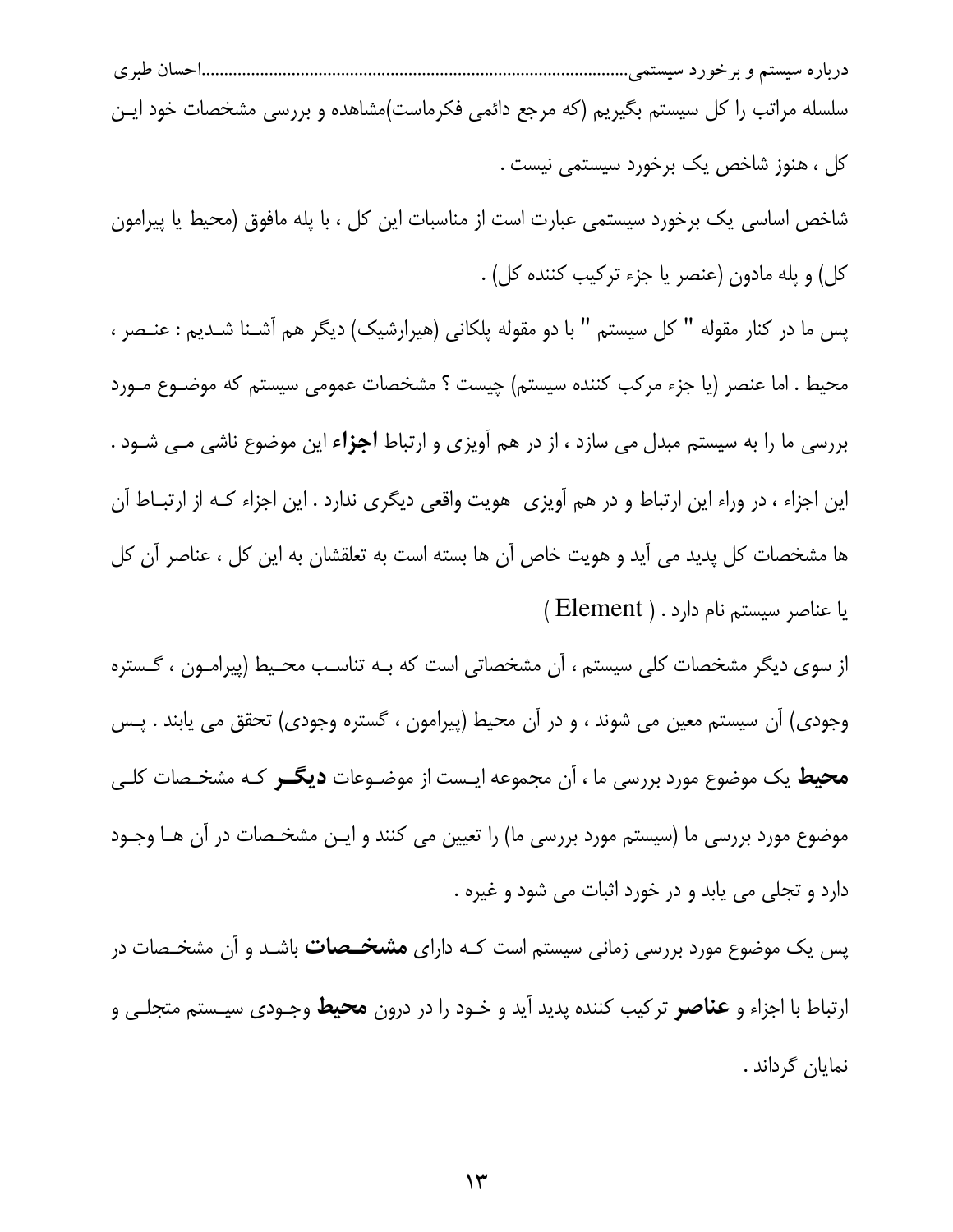پس **برخورد سیستمی** یک شیوه مشاهده و بررسی حداقل سه پله ایست و گاه یـک شـیوه مـشاهده چند پله ایست . مثلاً در سیستم بغرنج زیستمند (که خـود سیــستم از چنــد سیــستم فرعــی یــا " ســوب سیستم " تشکیل می شود) این وضع مشاهده می گردد . یا فـی المثـل بـرای سـازماندهی یـک رونـد اجتماعی به بررسی سلسله مراتب (هیرارشی) چند پله ای نیازمندیم . در هر حال اگر سـوب سیـستم هـا (یا سیستم های فرعی) را تنها عناصر سیستم اصلی بدانیم ، می توان از هیرارشی سه پلـه ای بـه طـور عام سخن گفت و به پله هائی که در درون کل ظهور می کند ، به عنوان سیستم متوالی ، برخورد کرد . اینک پس از آشنائی با این مقولات پایه ای ، شیوه برخورد سیستمی را مورد بررسی قرار می دهیم : شيوه برخورد سيستمي با دو " انصراف " همراه است .

١) اگر موضوع مورد بررسی عنصر باشد (یعنی جزء ترکیب کننده سیستم) ، حتی اگر خود این عنصر بـه مثابه سیستم ساختار و مشخصات ویژه خود را واحد باشد ، ما آن را تنها به مثابه عنصر مــی نگــریم و از بررسي عضو بندي دروني اَن ، صرف نظر مي كنيم . مثلاً ياخته (سلول) كـه عنـصر يـك عـضو اسـت (مثلاً عنصرعضلانی یا استخوانی بدن) خود یک سیستم دارای اجزاء است (یعنی مولکول ها و اتم هـا و انواع ساختمان های بیوشیمیک دیگر) ولی ما به هنگام بررسی سیستم بافت ، یاخته را عنصر می گیریم و از بررس ترکیبات آن ، از جهت اسلوبی صرف نظر می کنیم .

۲) اگر موضوع مورد بررسی محیط پیرامون و وجودی سیستم باشد ، از بررسی مشخصات آن محیط بـه مثابه عناصر یک برخورد سیستمی آن سوتر ، ما فوق تر ، انصراف می جوئیم . در مثال ذکر شـده مـثلاً بافت مورد بررسی ما در محیطی مانند فی المثل قلب یا ماهیچه دست زنـدگی مـی کنـد . مـا بـه ایـن محیط تنها به عنوان تجلی گاه مشخصات بافت توجه داریم و خود ساختار سیستمی آن مـورد توجـه مـا نيست .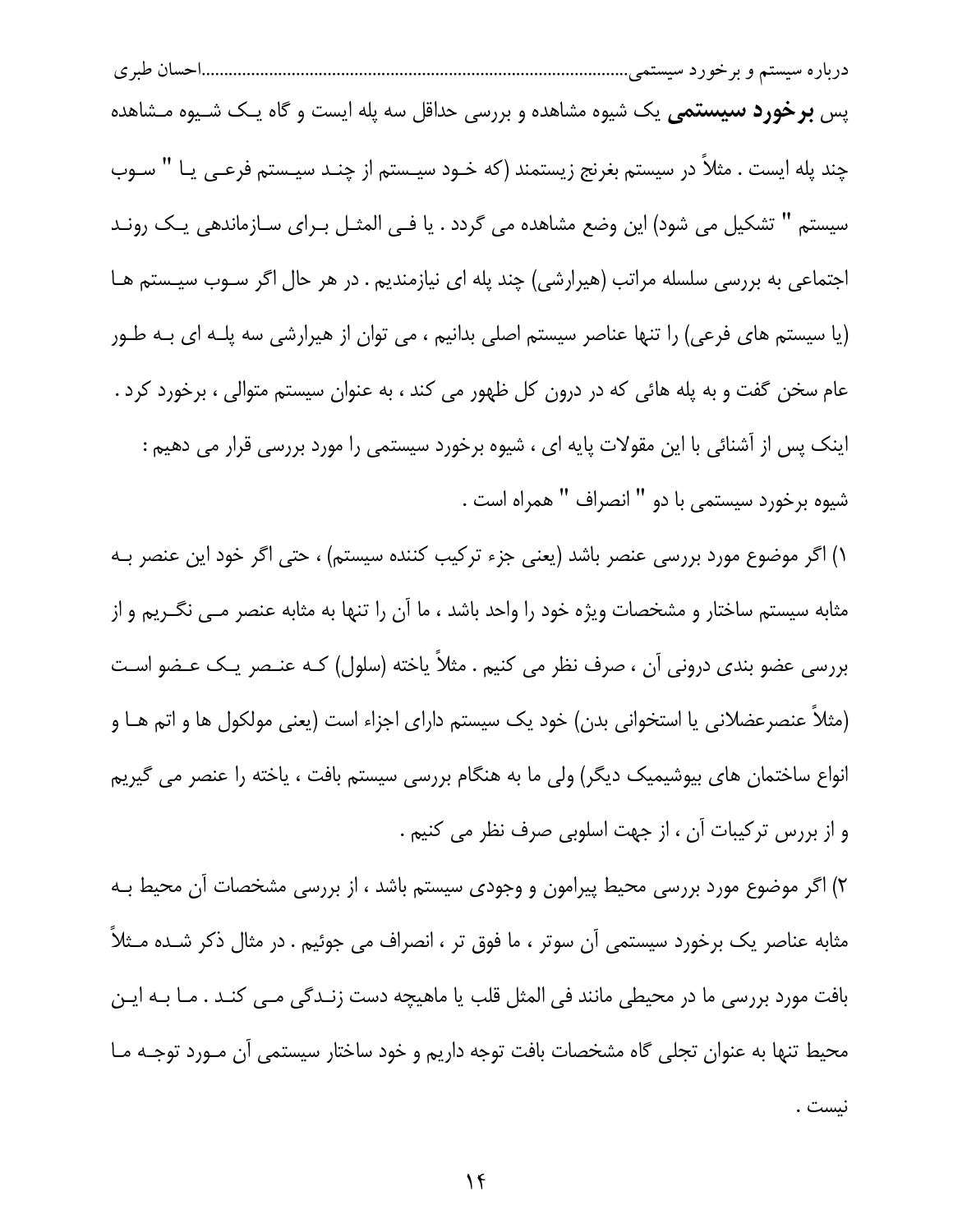این دو " انصراف " عمل منفی نیست ، بلکه عمل مثبت است ، زیرا امکان می دهد انتزاعی را بشناسیم که به کمک آن بتوان روابط سیستمی مورد بررسی بهتر آشنائی یافت .

برخی این وضع را نوعی " پارادکس " و تضاد منطقی در برخـورد سیـستمی مـی شـمرند و برآننـد کـه همیشه برای شناخت سیستم  $\rm A$  ، ما به شناخت سیستم نازل تر  $\rm B$  و سیستم عالی تر  $\rm C$  (کـه در حکــم عنصر و محیط هستند) نیازمندیم . طرفداران برخورد سیستمی برآنند که با افـزایش پلکـان هیرارشـیک بررسی سیستمی به سوی بالا یا پائین ، می توان بر تضادهای ناشی از ایـن انـصراف هـا غلبـه کـرد و روشن است که ما در هر گامی از این نوع به هر حال به این دو انصراف نیازمندیم .

معنای دیگر این سخن آن است که در جریان معرفت ، یا در روند عمـل ، ضـرور اسـت کـه " برخـورد سیستمی " با شیوه ها و اسلوب ها دیگر علمی ترکیب شود . شیوه ها و اسلوب های علمی , هیچ کـدام عامیت یا جهان شمولی مطلق ندارند . این کلیدها جائی کاراً و جائی بـی ثمـر اسـت . ولـی اسـتاد کـار (انسان پژوهنده) باید کلیدهای متعددی در دسترس داشته باشد تا هر قفلی از قفلهای طبیعت و جامعه را با کلید مناسب آن بگشاید . آن هائی که این را نمی فهمند و سودمندی یک اسلوب ، یک اصـل ، یـک قانون را در عامیت و کلیت محض آن می جویند ، متوجه نیستند که پـافتن یـک مـشکل گـشای کـل (Passe-Portout) محال است . یگانگی معرفت یک دوران معین تاریخی را تنها می توان در سطح بینش یا جهان بینی علمی آن دوران که از جهت تئوریک تا حد جهان شمول عامیت می یابد یافت . تـا در انجا نیز جهان شمول بودن خالص و تمام عیار نیست و نسبیت معرفت مـا در ان محـدودیت هـای متعددی ایجاد می کند ، تا چه رسد به سطح یک روش (متدولوژی) خاص ، هر قدر هم کـه ایـن روش ييوند دهنده ( Integratif ) باشد .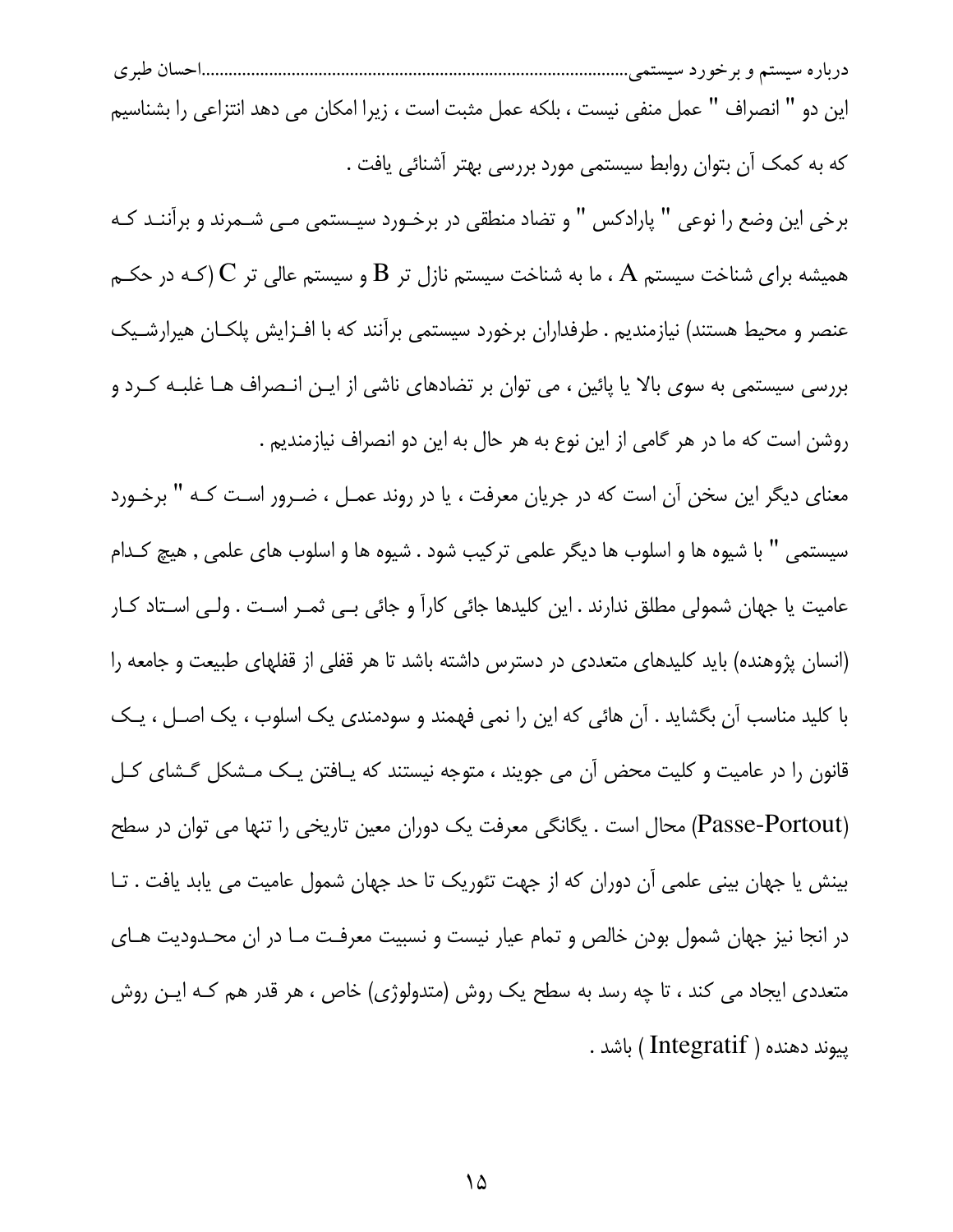لذا ، کاربرد شیوه " برخورد سیستمی " به شرایط خاص موضوع مورد بررسی مربوط است کـه محـتملاً برای هر مسئله معنامند و محتوامندی نمی تواند سودمند افتد . مثلاً باید ممکن باشد که موضـوع مـورد پژوهش به شکل روشن و بی ابهامی به **عناصر قابل تفکیک** ، تقسیم شـود یـا خصیـصه **تفکیــک پذیری** (واقعی نه تـوهمی) وجـود داشـته باشـد (در فرانـسه : 'De'composabilite) یعنـی بایـد توانست موضوع های معین را چنان از موضوعات مربوطه دیگر جدا ساخت و بین آنها مرز بندی کرد که ربط این اجزاء تفکیک شده از هم ، به مثابه ربط سیستم و محیط تلقی شود .

مشخصات كلى يك سيستم ، نتيجه ارتباط عناصر أن است . بايد اين ارتباطات ( Relation ) كـشف شود و سپس منطقاً نوسازی گردد . کشف ارتباط و نوسازی منطقـی آن هـا ، وظیفـه مرکـزی برخـورد سیستمے است .

در توضیح بیشتر نکات یاد شده می افزائیم : یک تئوری که خود بازتاب طبقه ای (کلاسی) از موضوعات تحت جنبه سیستمی آنهاست ، باید بتواند به دو پرسش کلی پاسخ بدهد :

۱) بین عناصر معین ، در محیط و شرایط معین چه روابطی وجود دارد و از ایـن روابـط چـه مشخـصات کلی سیستمی حاصل می گردد ؟

۲) چه عناصر می توانند در شرایط محیطی معین وارد رابطه شوند ، رابطه ای که از آن مشخصات کلـی سیستمی معین ناشی می شود چیست ؟

قدرت پاسخ گوئی به این سؤالات ، نخستین ملاک آنست که یک تئوری توانسته است مقـام وحیثیـت یک تئوری سیستمی را کسب کند . اما یک تئوری سیستمی که دارای اثر بخشی و قدرت فعالـه بـزرگ تری است ، به سؤالاتی از این نوع در مورد تغییرات تمام یا نا تمام ، معلوم یا مجهـولی کـه مربـوط بـه شرایط مشخص است نیز می تواند پاسخ گوید یعنی کشف و پیشگوئی کند .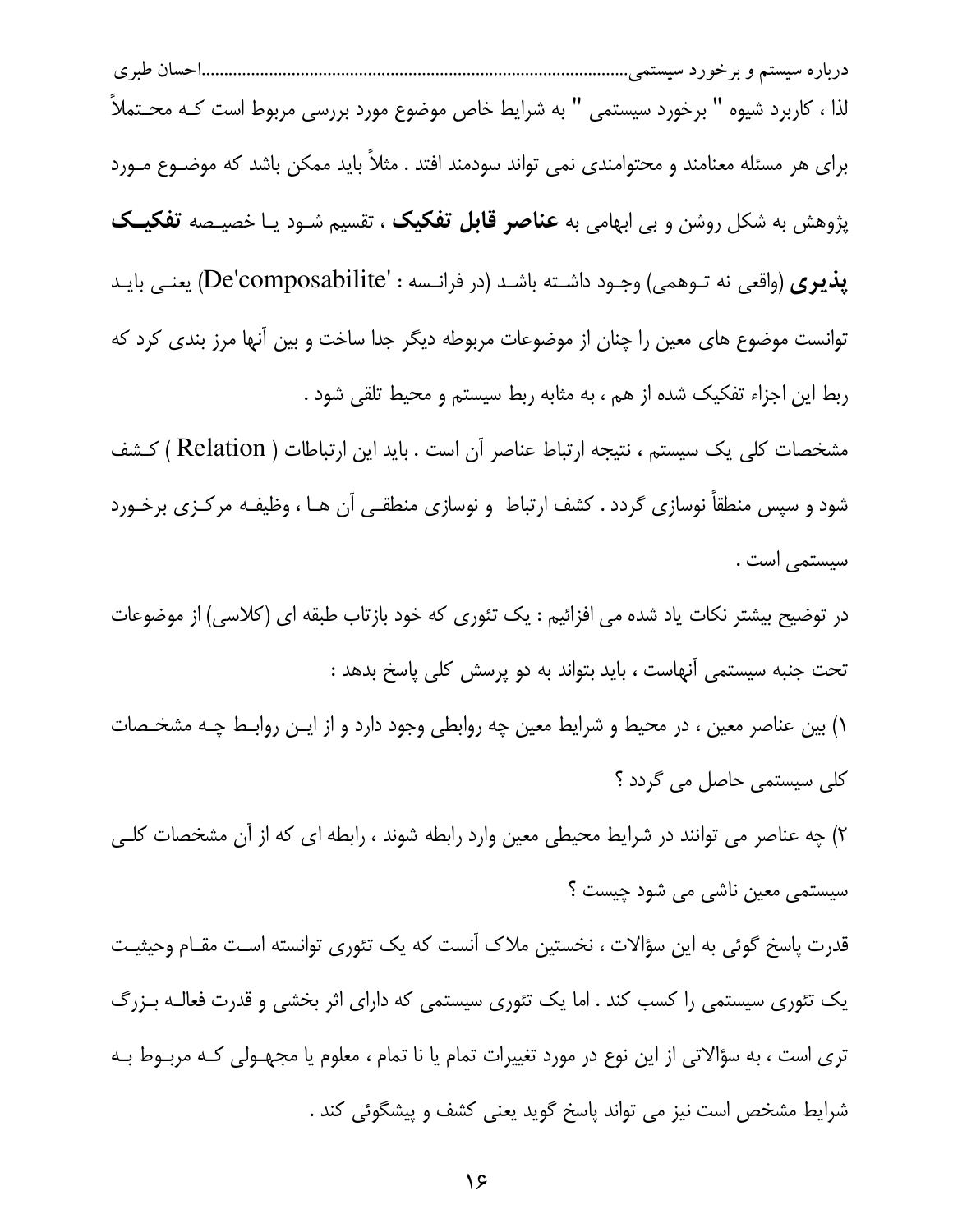در ارتباط با مشخصات کل سیستم ، ومناسب با آنکه موضوعی را "سیستم " شناخته ایم ، ارتباط درونی بین عناصر را به دو طبقه تقسیم می کنند :

٠. روابط سیستم ساز یعنی روابطی که مشخصات کلی سیستم معین را بوجود آورده اند ؛ ۲. روابط دیگری که سیستم ساز نیستند و در سیستم وجود دارند و بلا واسطه بر مشخصات کلی سیستم مؤثر نمی افتند . تردیدی نیست که متناسب با نوع سیستم و نوع محیطی که سیستم در آن قـرار دارد ، مرز مشخصه این دو نوع روابط تغییر می کند . عنصر یک سیستم تنها زمانی یک عنصر است که نسبت به عنصر دیگر آن سیستم دارای روابط سیستم ساز است . مثلاً یکی از ارتباطات اساسی در هر سیستم ، ارتباطات اداره کردن (رهبری کـردن و هـدایت کـردن) اسـت . ایـن رابطـه ای اسـت سیـستم سـاز و موضوعاتی که کارکرد آن ها دراین عرصه است خصلت " عنصر بودن " را دارا هستند و آن مشخصات عناصر را که بین خود دارای روابط سیستم سازند ، می توان مشخصات کارکردی (فونکسیونل) نامید (یا شمرد) . پس عناصـر سیـستم دارای روابـط فونکـسیونل هـستند و ایـن روابـط سیـستم سـازند . پـس مشخصات عناصر بر حسب آن که روابط سیستم ساز جای خود را به روابطـی بدهـد کـه سیـستم سـاز نیست ، می تواند کارکردی (فونکسیونل) یا نا کارکردی (ده فونکسیول) باشد تا به سـخن دیگـر روابـط ناكاركردى ( به فرانسه ده فونكسيوناليزاسيون ).

اکنون که وارد بحث روابط درون سیستمی شدیم .این بحث را ادامه مـی دهـیم تـا حـدالامکان مطلـب جامع تر بيان گردد.

ارتباط سیستمی می تواند یکپارچه وفراگیر (گلوبال ) باشد یا ارتباط تفکیکی جداجدا(در آلمانی اصطلاح Gegliedert بكار مى رود).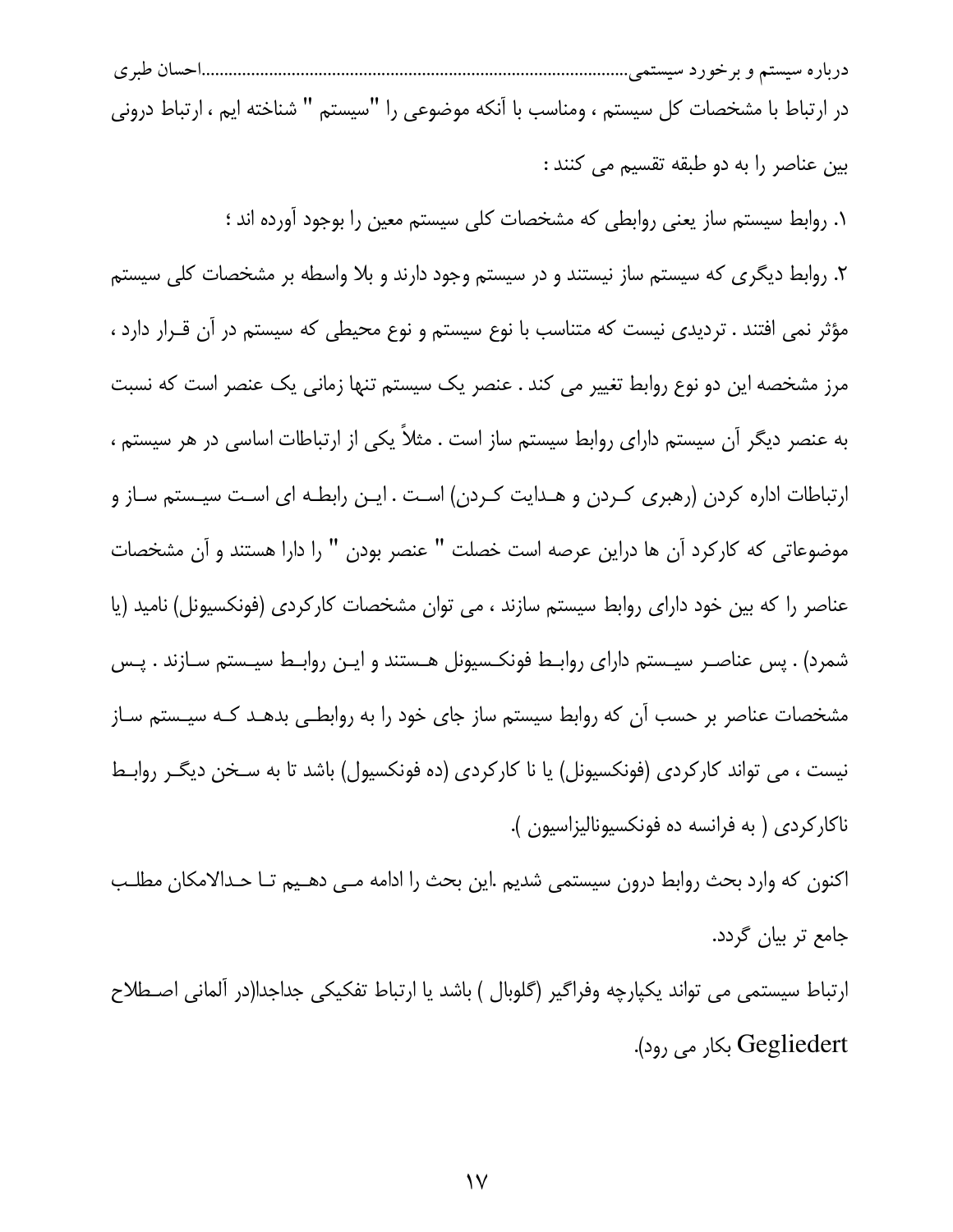توضیح می دهیم : در بیان ارتباط فراگیر یا گلوبال چیزی تصریح می گردد که همه عناصر یک سیـستم در مورد سیستم همان چیز وهمان کار را انجام می دهند.مثلا تصریح این که همه اتم های مختلف یک مولکول به صورت فلان کل شیمیایی (مثلا مانند پروتئین ) به هم مرتبط شده اند .امـا در بیـان ارتبـاط تفکیکی (ارتباط منقسم) تقسیم روابط سیستم ساز ،نه با توجه به کل سیـستم ، بلکـه برحـسب عناصـر ترکیب کننده کل ، تنظیم وتبیین می شود .مثلا مانند عرضه داشت فرمول یک مولکول کـه در آن هـر اتمی به ناگزیر با هر اتم دیگر در ارتباط شیمیایی نیست وحال آنکه در ارتباط فراگیر (گلوبال ) همه اتــم ها با كل به ناگزير در ارتباط بوده اند .مثال ديگر : همه افراد با جامعه به نحوى ارتبـاط دارنـد (فراگيـر ) ولی ضرر نکرده است همه افراد که عناصر ترکیب کننده جامعه هستند با هم در ارتباط باشند .می توانند باشند .می توانندنباشند(مقصد ارتباط سیستم ساز است نه هر ارتباطی)

دشواری در اینجاست که اگر یک سیستم بفرنج مشخصات کلی متعددی داشته باشـد ممکـن اسـت بـه تناسب هر یک از این مشخصات ، تفکیک به عناصر وروابط خاص آن رشته مشخصات انجام گیرد.یعنی یک سیستم واحد می تواند دارای گروه بندی ها یا تجمعات گوناگونی از عناصر باشد ،زیرا عنـصر بـودن یک وظیفه کارکردی است .این نکته مهمی است که در سابق نیز گفتیم .لذا درون تجمعات گوناگون به علت کارکرد مختلف یک موضوع واحد بررسی می تواند عنصر دیگری باشد مثلا یـک فـرد واحـد مـی تواند عضو یک جنبش سیاسی باشد .در عین حال پیرو یک مکتب مذهبی باشد در عـین حـال شـهروند یک کشور باشد در عین حال کارمند یا کارگر یک موسسه باشد .عضو پیرو ، شهروند ، کارمنـد وکـارگر همه عنصر هستند .منتها در تجمع عنصری خاص خود . زیـرا کـارکرد ویـژه ای را ایفـا مـی کنـد .لـذا برحسب شیوه جداسازی وتفکیک تجمع عناصر نه تنها موضوعاتی که محتوای مشخص دارند (که جای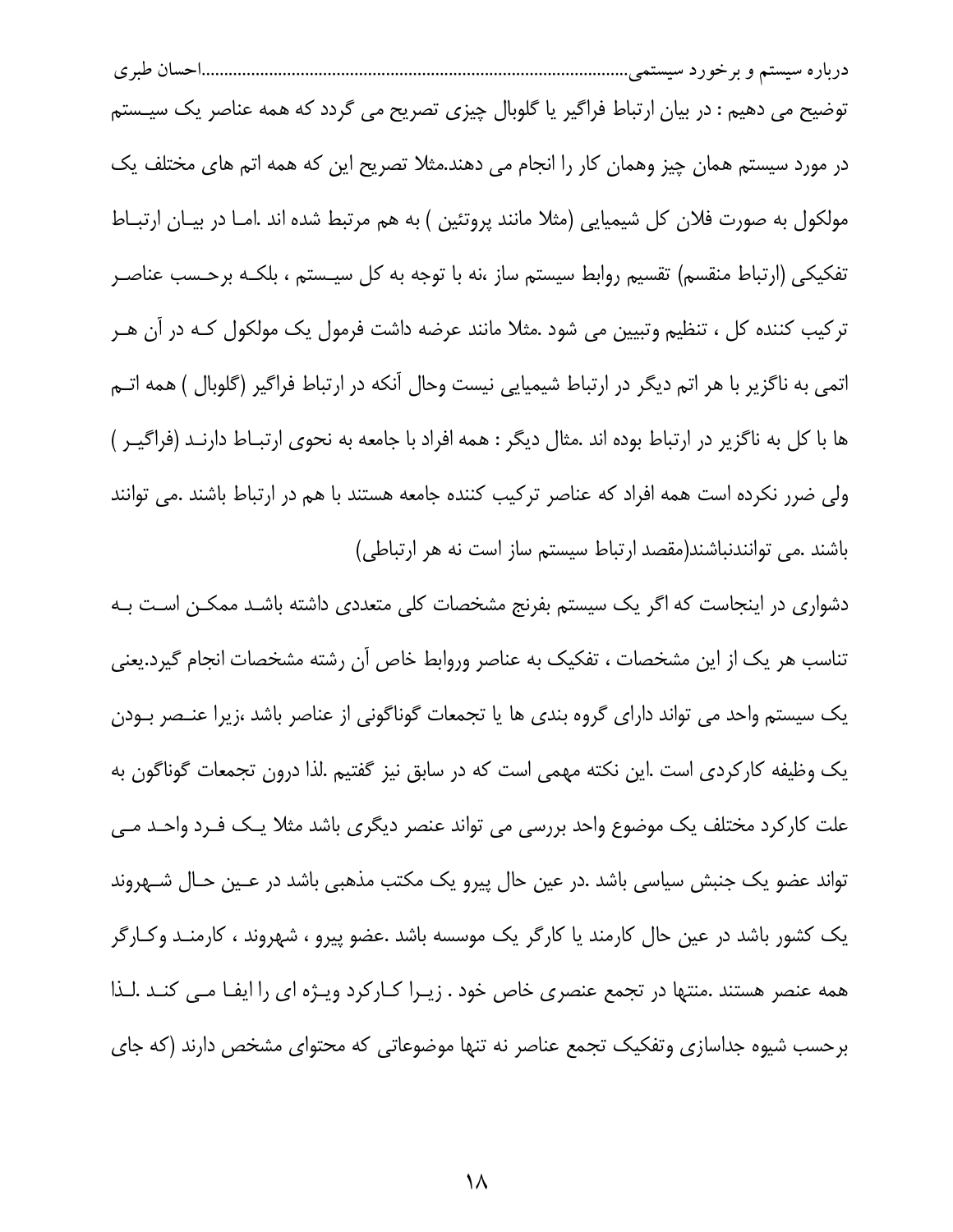| خود ) حتى روابط نيز قادرند سيستم تلقى شوند .مانند سيستم روابط سياسى سيستم روابط مدنى وقانونى |  |  |        |  |
|----------------------------------------------------------------------------------------------|--|--|--------|--|
|                                                                                              |  |  | وغيره. |  |

حالا اگر در درون سیستم ، علاوه بر مشخصات اصلی سیستم ، مشخصات فرعی یا مکمل وجود داشـته باشند ، تفکیک تکمیلی نیز میسر است .مثلا در سیستم جامعه ، می توان علاوه بر مشخصات کلی افراد جامعه ، مشخصات گروه های اجتماعی را نیز مورد بررسی قرار داد . در حالت اول فـرد سیـستم اسـت وروابط رنگارنگ اجتماعی ، مجموع مناسبات اجتماعی ، عنصر این سیستم ، ولـی در حالـت دوم گـروه سیستم است وفرد عنصر آن .پس در کنار تفکیک اصلی با تفکیک تکمیلی (یا فرعـی ) سـروکار داریــم وامکان تفکیک تکمیلی نمودار تضاد مشخصات سیستمی شیئی یا پدیده واقعی است که در تحول وتنوع کیفی است .لذا توصیف گسترده یک موضوع به عنوان سیستم به ناگزیر تفکیک را مطرح می سازد وبـه تناسب مشخصات کلی مختلف (که یا واقعا با هم زیستی دارند یا یکدیگر را حذف می کننـد ویـا در اثـر دگرگون شدن محیط پدید می اَیند وجای همدیگر را می گیرند ) تفکیکات واقعا ممکن دیگـری را نیـز مطرح می کند'. در اینجا مناسب است که با مفهوم مناسیستم آشـنا شـویم یعنـی سیـستمی کـه در آن سـوی مـورد بررسـی مـا قـرار مـی گیـرد .ولـی در رفتارسیـستم مـورد بررسـی نقـش تحمیـل گـر (Constraint) اعما ل می کند مانند سیستم مجـازات وتـشویق (Atgedonique) کـه در یـک سیستم بازی یا در یک سیستم اداری وغیره نقش خود را برای اداره وتنظیم آن بازی می کند .به عنوان مثال ساده تر پول در بازی های برد وباخت دار ، دارای نقش متاسیستم است که بـا ایـن کـه عمـلا در

<sup>1–</sup> بدین سان برخورد سیستمی با پیش کشیدن مقولاتی مانند سیستم ،عنصر (به مثابه کارکرد ) روابط ، مشخصات کلی سیستمی تفکیک نوع روابط محیط وامثال آن یا زبان دیگری که از درون علوم بیرون آمده وقابل تبدیل به بیان آکسیوماتیک وریاضی است .در واقع علم پیوندی وتاثیر متقابل وتضاد درونی روندهای وجودی *ر*ا در جهان نا*ز*یستمند وزیستمند (که دیالک تیک هگل طراح جامع آن د*ر* فلسفه معاصر است ). طرح می کند واین خود دو نکته *ر*ا می *ر*ساند ؛ نکته اول صحت طرح عمومی سیستم ها ، چنان که در پیش نیز یاد آور شده ایم د*ر* فصل دوم د*ر*با*ر*ه *ر*ابطه با دیالک تیک و تئوری سیستم بیشتر سخن خواهیم گفت .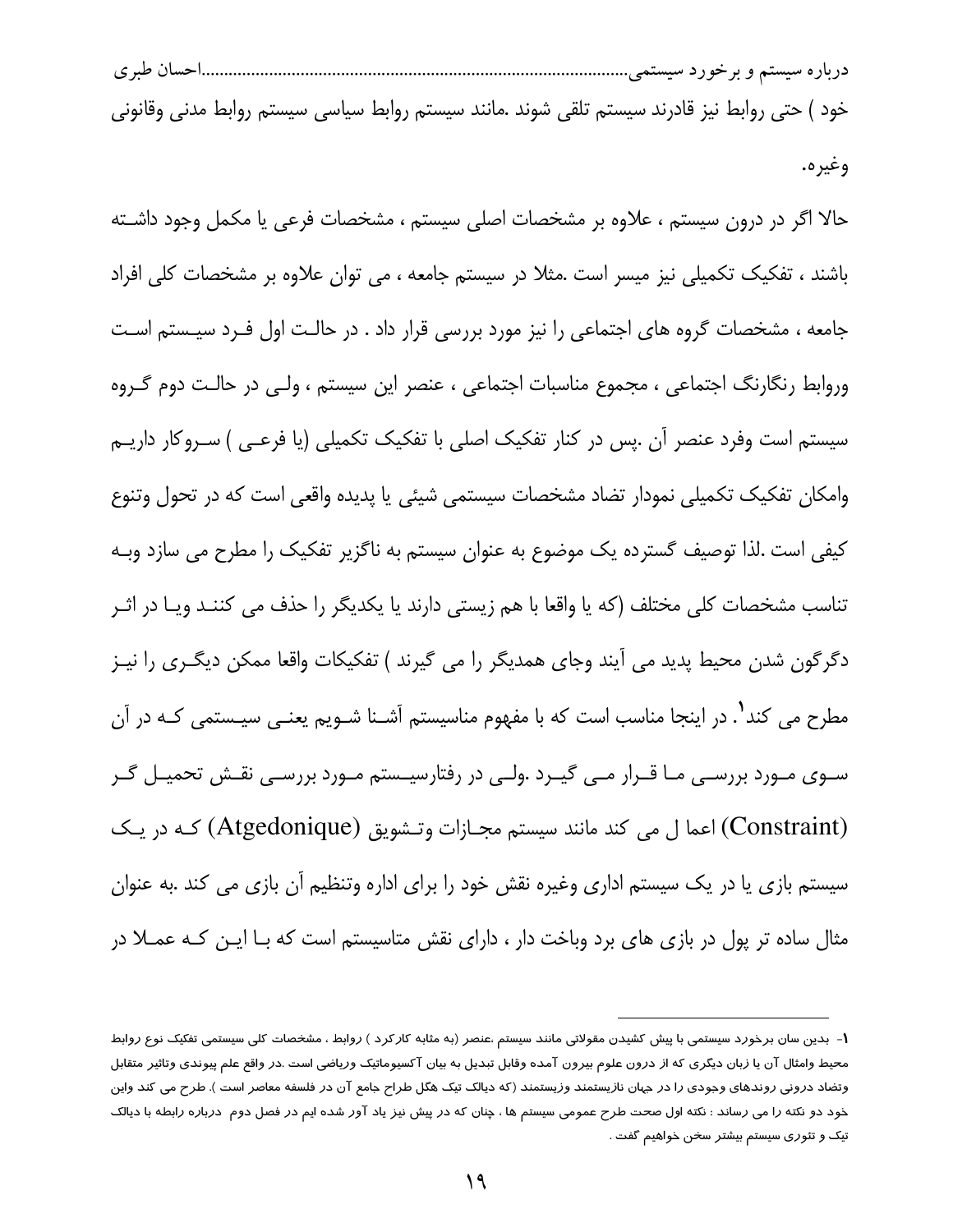| سیستم بازی دیده نمی شود ولی نقش تحمیل گر آن است کـه سـیر قمـار را اداره مـی کنـد .مقـولات |                                                                                |
|-------------------------------------------------------------------------------------------|--------------------------------------------------------------------------------|
|                                                                                           | متاسیستم ، تحمیل وعامل الگه دونیک به نوبه خود مقولات تهی در تئوری سیستم هاست . |

### یویایی سیستم :

مفهومی که از برخورد سیستمی تا اینجا عرضه داشته ایم .در واقع در حالت ایستائی سیـستم ، یعنــی در انتزاع از پوپایی ، تحول ، ودینامیسم آن عرضه شده است ، پوپایی سیستم یعنـی تغییـر روابـط سیـستم ومحیط سیستم ومحیط سیستم در طی زمان در اینجا مفهوم رفتـار پـیش مـی آیـد کـه آن را بایـد یـا عملکرد فرق گذاشت <sup>۱</sup> مفهوم رفتار مفهوم مرکزی در پویایی سیستم است .رفتار یعنی چه ؟ رفتار یعنی وابستگی خواص ومشخصات کلیتی که به عنوان سیستم تحقق یافته ، به زمان . و سیر زمانی رفتار بـه دو عامل ( هم به شرایط محیط پیرامون سیستم وهم به شرایط درونی سیستم ) مربـوط اسـت .تنهـا در صورتي يک سيستم به عنوان يک کليت تحقق يافته (Actuel) مي تواند مختصات ومشخصات خود را تداوم بخشد ویابرجای نگاه دارد که امکاناتی برای دگر سازی درونی خود داشته باشد تا بتواند تغییرات شرايط محيط را جبران كند .مانند دستگاه خود تنظيمـي (Autoregulation) ويـا خاصـيت رابطـه معکوس که در سیبرنتیک بیان می شود

(Ruckkupplung) <sup>۲</sup> این واژه را برخی با استفاده از معـادل انگلیـسی (Feed – back) پـس خوراند ترحمه کرده اند

**۱ – در اصطلاح آلمانی Verthalten وشایددر فرانسه Attitude ودر انگلیسی Behaviour باشد ) به هر جهت با کارکرد یا عملکرد** (Funtion) که هویت عنصر را به وجود می آورد فرق دا*ر*د .*ر*فتا*ر* در طول زمان ،در تاریخ انجام می گیرد ،کا*ر ک*رد مربوط به وظیفه ایست که عنصر یا سیستم هم اکنون انجام می دهند.

۲ - به عنوان توضیح در مورد رابطه یا بازتاب معکوس یا متعاکس این مثال ساده را می زنند سنگ چرخنده آسیاب ناوک را می لرزانند تا گندم خود را بیافشاند وناوک با ارزش خود سنگ آسیاب را با دانه تغذیه می کند تا اینکه یک عمل آرد کردن را انجام دهد .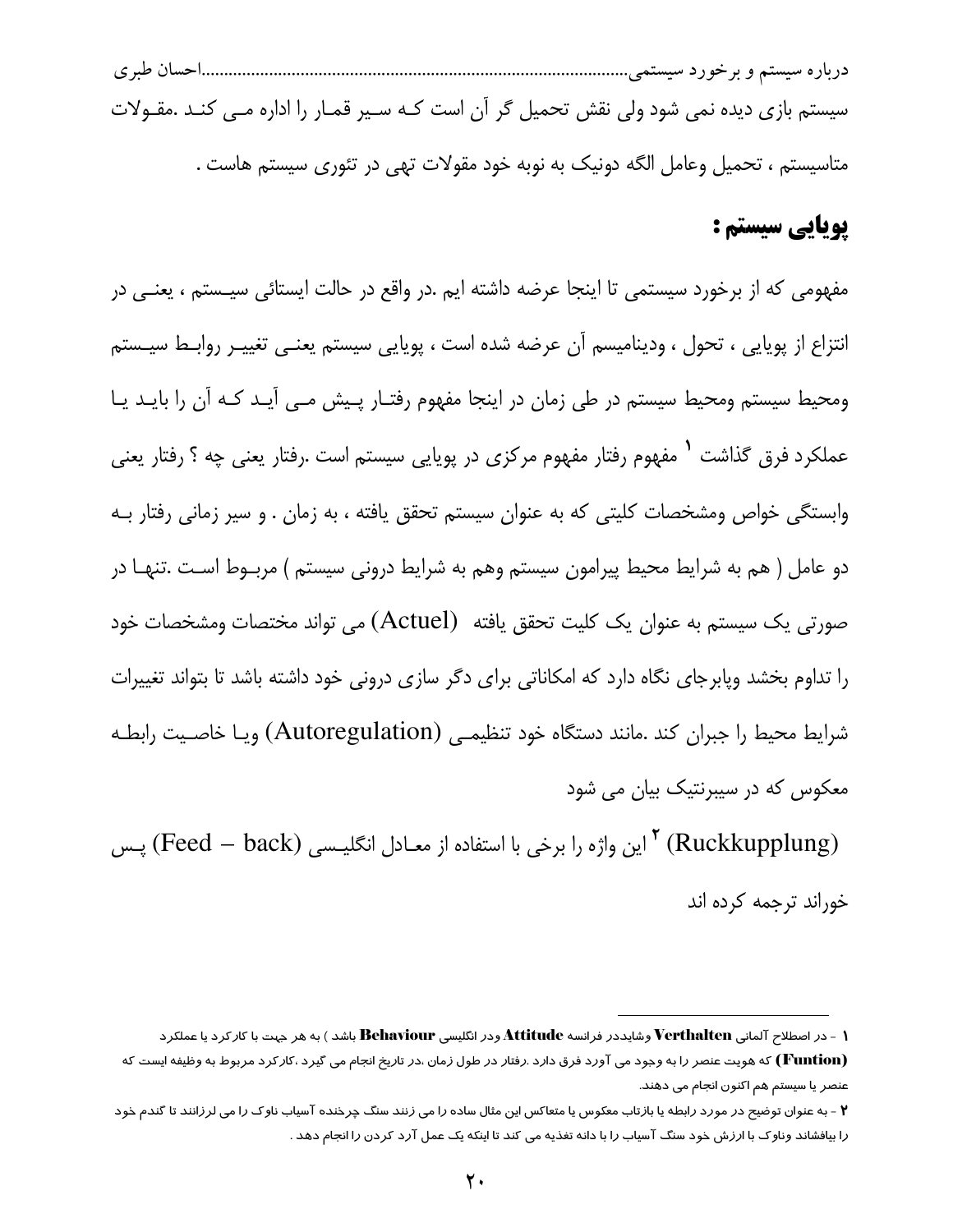طبق تیپ های رفتاری مسلط ، می توان تیپ های مختلف سیستم (یا تیپولوژی سیستم) را معین کرد . لودویگ فن برتالان فی بنیانگذار تئوری عمومی سیستم ها (General system Theory) سیستم های باز را از سیستم های بسته متمایز می کنـد .در سیـستم بـسته شـرایط آغـازین بـا شـرایط فرجامین همانند وبه هم وابسته است .ولی در سیستم باز که به سوی نوعی وضع تثبیت شـده مــی رود (Equifinalite) وضع فرجامین با وضع آغازین فـرق دارد .مـثلا جنـین یـک سیـستم بـاز اسـت . برعکس یک تعادل شیمیایی که در آن تراکم نهایی به تراکم اولیه مربـوط اسـت ،یـک سیـستم بـسته محسوب می گردد.

در سيستم باز حالت پايدار (در انگليسي Steady state) ودر آلماني Fliessglichgewicht وجود دارد یعنی علی رغم آن که در روندهای درونی سیستم جریان جرم وانرژی صورت می گیرد ولی ساختار سیستم حفظ مے شود .

علاوه بر سیستم های باز وبسته از سیـستم هـای دمـساز شـونده (Adaptif) سیـستم هـای فعـال (آکتیف) سیستم های خود ساز وسیستم های خود ساز وسیستم های خود دگر ساز (یا انقلابـی ) سـخن در میان است .تقسیم سیستم ها از جهت مشخصات کلی آنها اشکال متنوعی کسب مـی کنـد ودر ایـن زمینه سخن ادامه دارد .ما درباره اصطلاحاتی یاد شده به اختصار توضیح می دهیم .

مفاهیمی که در مورد برخورد سیستمی به بهترین شکل ساخته وپرداخته وتنظیم شده به تئوری این نوع طبقات خاص از سیستم ها تعلق دارد ونه به خود مفهوم سیستم به طور کلی .موافق این مقولات که یاد کردیم روابط درونی یک سیستم می تواند در اثر دمساز شدن با محیط دگرگون شود .یا برعکس سیستم چنان فعال است که قادر است محیط پیرامون را موافق نیاز خود دگرگون سازد .این دگرگـونی هـا مـی تواند بازگشت پذیر (reversible) یا بازگشت ناپذیر (irreversible) باشد .سیستم های خود دگر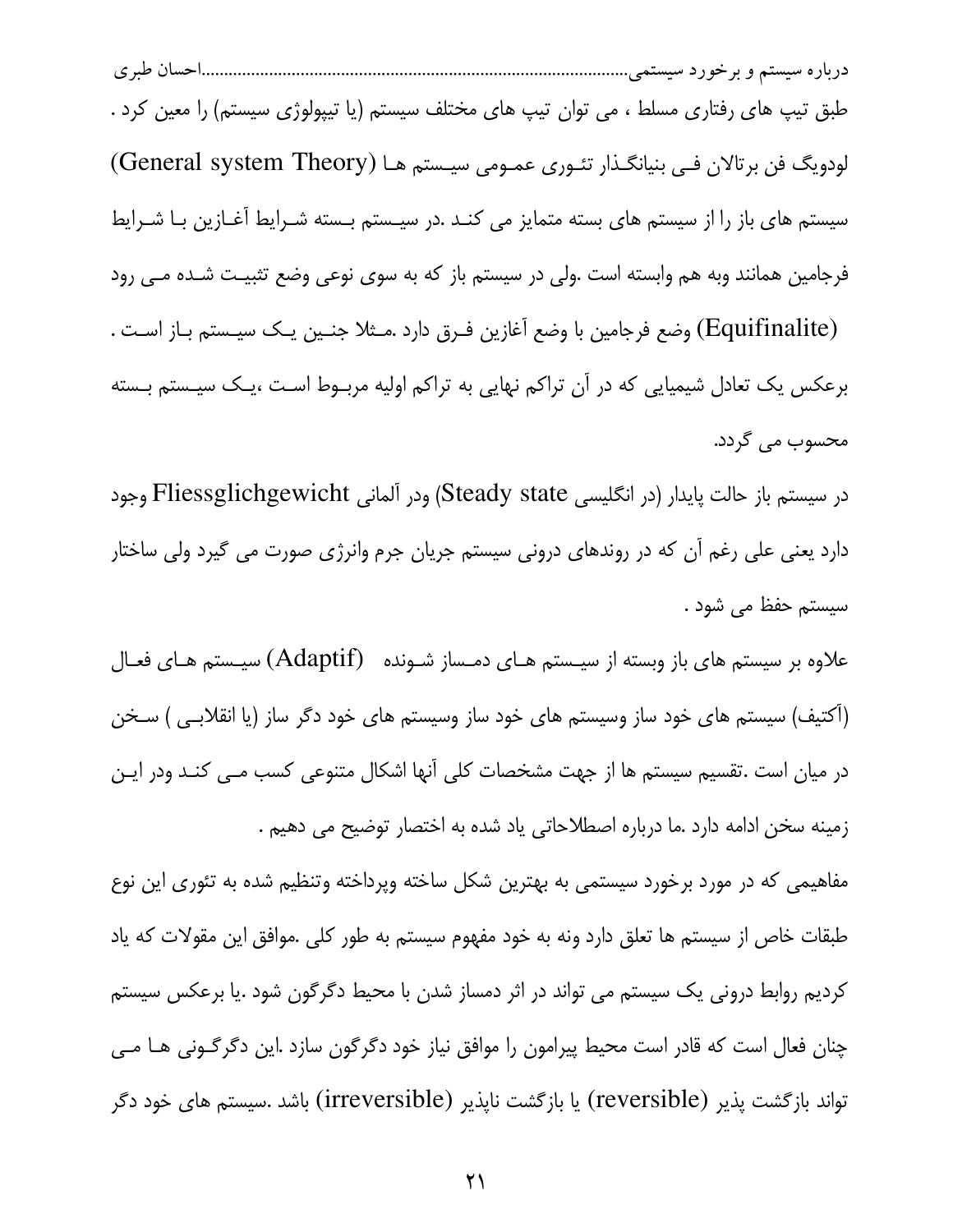ساز (یا انقلابی )سیستم های خاصی هستند که روابط درونی جدید وبازگشت ناپذیر در انها پدید می آید. لذا اینکه روابط درونی یک سیستم دارای خصلت تغیر پذیری در طی زمان است ،مطلبی است کـه بایـد مشخص گردد وآنها را از جهت سیستمی نمی توان یکسان دانست.

ساخت وآفرینش یک سیستم (در آلمانی Beschaffenheit) را برای دوران زمانی معینی مـی تـوان حالت سیستم (به آلمانی Zustand) نامید در هر تغییر حـالتی یـک سلـسله از خـواص معـین درونـی سیستم بلا تغییر می ماند وهمین خود موجب خود هویتی وخود همانندی سیستم است لذا ملاک مهمی برای شناخت سیستم است .تغییر حالت سیستم هنوز به معنای تغییر سیستم من حیث هو نیست .ولی در عین حال نمی توان از بلا تغییر بودن مطلـق نــا متغییرهــا (انواریانـت هــا ) در حــالات سیــستم دم زد. دگرسانی وتطوری که در این ثابت ها بلا تغییر ها (انواریانت) رخمی دهد .رفتار محتمل سیستم ومحیط آن را معین می کند وتغییرات یک سیستم معین را از مبدل شدن آن سیستم به سیستم دیگر متمایز می سازد .

بلا تغییرها (یا انواریانت ها ) در حالات یک سیستم به دو شکل بروز می کنند: ۱)به شکل فراگیر ویـک پارچه ۲) به شکل تفکیکی وجدا از هم ، شاخص بلا تغییر ها یا انواریانت فراگیر آن است کـه در داخـل سیستم یک نظام بلا تغییرها (به آلمانی Invariantenordnung) وجود دارد ولی مشخـصه شـكل تفکیکی وجود تعداد منتظمی از مناسبات است که آن را ساختار می نامند .

یک سیستم ساده که تنها یک نوع عنصر مشکله عرضه می کند یک ساختاری است ولی یـک سیـستم بفرنج که بتوان در آن عناصری با اشکال مختلفی تشخیص داد . سیستم چند ساختاری نامیده می شود. در اینجا هم می توان یک ساختار اساسی یـا عمـده یافـت (یعنـی تعـداد منظمـی از مناسـبات در بـین ساختارهای مختلف.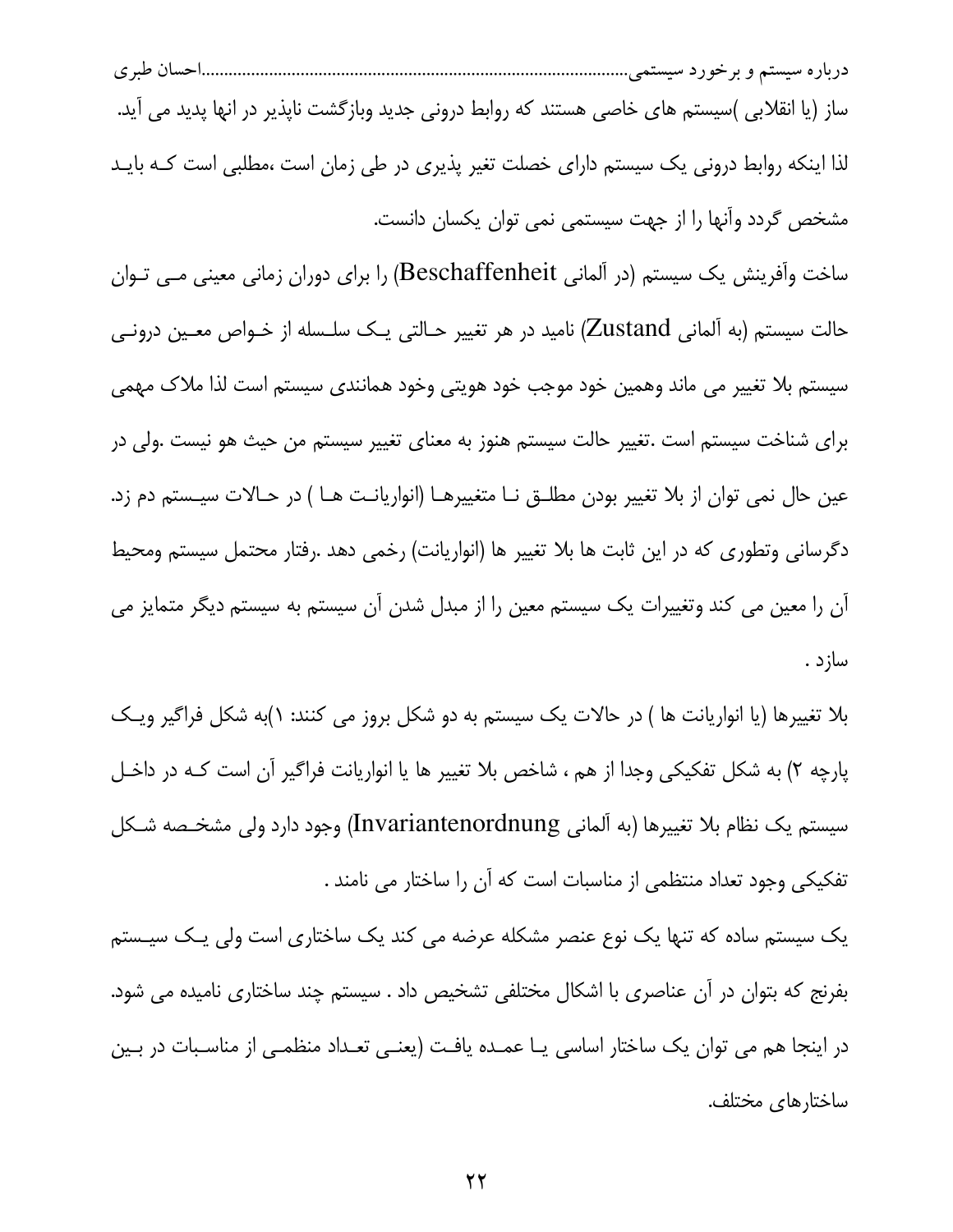...................................احسان طبر ي 

## برخي نتيجه گيري ها

آنچه در فوق بیان شد توضیح مجمل وتا حدی ساده شده یک سلسله مقولات اساسی تئوری (متاتئوری) برای تحقیق وبررسی واقعیت است .بیان این دستگاه مقولاتی منطقی هنـوز بـه معنـای آن شـیوههای محاسباتی وفنی نیست که تئوری سیستم ها را به افزار موثر کار تحقیقی ومحاسباتی واکتشافی در یـک فهرست دور ودراز علوم طبیعی واجتماعی وفنی واسلوبی بدل ً می سازد و هم اکنون از آن نتایج عملـی فراوانی حاصل شده ودر برخی امور (مانند شهر سازی ، بررسی سیستم های بفـرنج مخـابراتی ، مـسائل اکولوژیک وآلودگی محیط زیست ونظایر ) آن کار تحقیق های بفرنجی را تسهیل کـرده اسـت .تئـوری سیستم ها وسیبرنتیک تئوریک که هر دو تا چندی پیش دعاوی پر سر وصدای در زمینه عامیت بیش از حد خود داشته اید (وهر دو با هم دارای پیوند منطقی — اسلوبی نیز هستند ) هنــوز رشــته هــای جــوانی هستند که به اشکال مختلفی عرضه می شوند .در تئوری سیستم ها حتی تعریف علمی مقولات اساسـی در نزد همه آورندگان تئوری یکسان نیست وهنوز درباره پیاده کردن این تئـوری در چـارچوب تحقیقـی مستقيم برخوردها وشيوه ها مختلف است . ولي يک امر ثابت است : هم سيبرنتيک تئوريک وهم تئوري عمومی سیستم ها افزارهای عالی وموثر تحقیقی تازه ای را به ذخیره گذشته انسانی در این زمینه افزوده اند . في المثل وقتي داروهائي مانند سولفاميدها وپني سيلين به بازار آمدند ،دعاوي دور ودرازي داشـتند. آن دعاوی موجه نبود ولی در اهمیت انکار ناپذیر این داروها چه کسی تردید می کند ؟

در اثر مشترک مولفان شوروی (بلا ئوبرگ سادوسکی ویودین ) موسوم به تئوری سیستم هــا — مــسائل فلسفی واسلوبی که بر اساس مراجعه به ۴۰۵ منبع جهانی وشوروی تهیه شده ودر اثر حجم کم ( قریب ۳۰۰ صفحه ) وزبان روشن خود کتاب مناسبی برای خوانندگان وسیع است ، مطالب اساسی مهم وجالبی در زمینه مورد بحث گفته شده وجا دارد که این کتاب فارسی ترجمه شود .اینجانـب نوشـته خـود را بـر